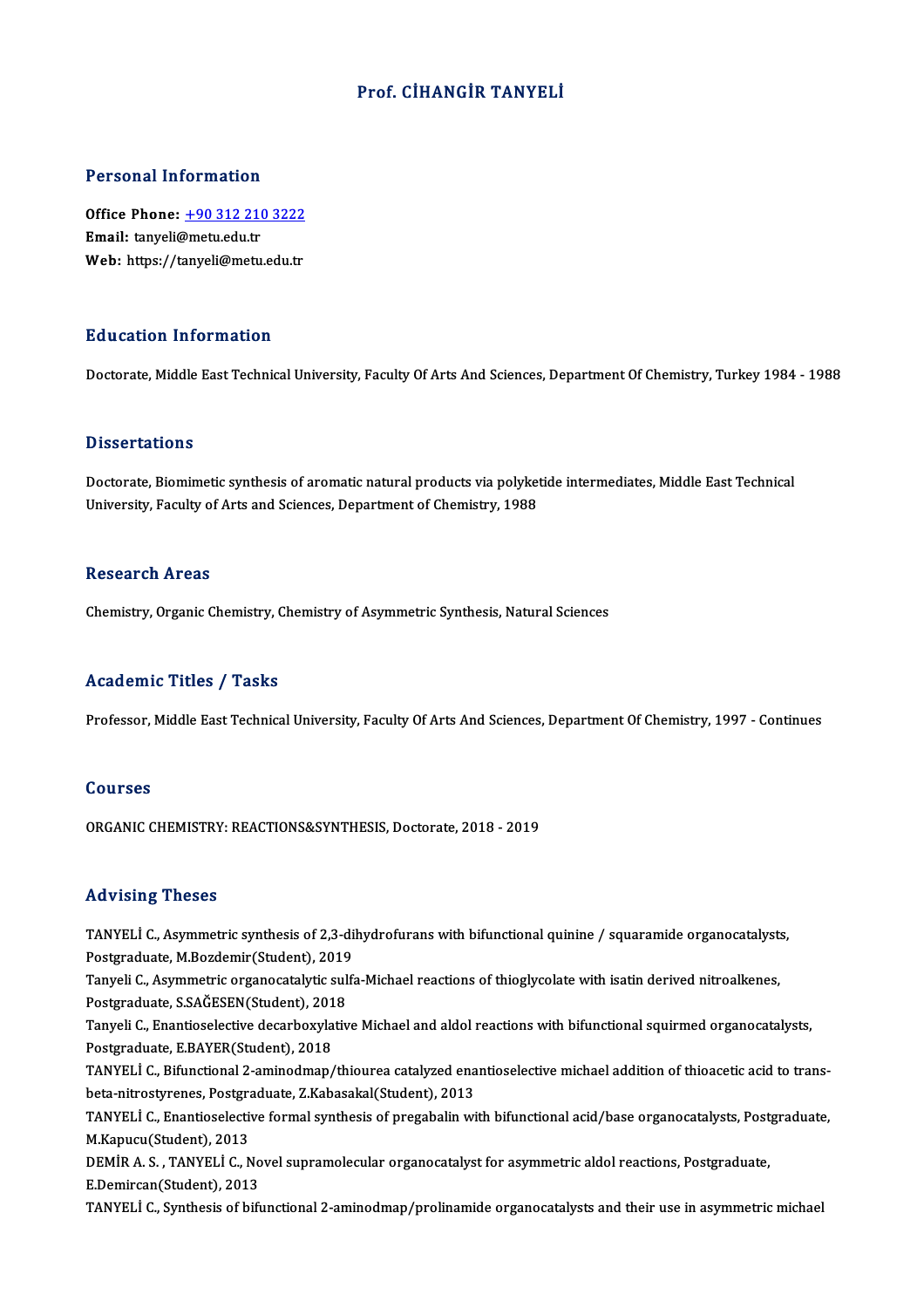reaction to afford warfarin, Postgraduate, H.Ufuk(Student), 2012

reaction to afford warfarin, Postgraduate, H.Ufuk(Student), 2012<br>TANYELİ C., Synthesis of n-(2-propylphenyl) substituted chiral amino alcohols and their usage in enantioselective<br>disthylving addition reactions, Bestareduat reaction to afford warfarin, Postgraduate, H.Ufuk(Student), 2012<br>TANYELİ C., Synthesis of n-(2-propylphenyl) substituted chiral ami<br>diethylzinc addition reactions, Postgraduate, Z.İnci(Student), 2011<br>TANYELİ G. Bemete sont TANYELİ C., Synthesis of n-(2-propylphenyl) substituted chiral amino alcohols and their usage in enantioselective<br>diethylzinc addition reactions, Postgraduate, Z.İnci(Student), 2011<br>TANYELİ C., Remote control of the diaste

diethylzinc addition reach<br>TANYELİ C., Remote con<br>S.Sezer(Student), 2011<br>TANYELİ C. Symthesis Q TANYELİ C., Remote control of the diastereoselectivity in the pauson–khand reactions of chiral enynes, Doctorate,<br>S.Sezer(Student), 2011<br>TANYELİ C., Synthesis of macromolecular catalyst systems and applications, Doctorate,

S.Sezer(Student), 2011<br>TANYELİ C., Synthesis of macromolecular catalyst systems and applications, Doctorate, F.Oğuzkaya(Student), 2<br>TANYELİ C., Chiral 2-aminodmap/sulfonamides and squaramides as bifunctional acid/base orga TANYELİ C., Synthesis of macromolecular catalyst syste<br>TANYELİ C., Chiral 2-aminodmap/sulfonamides and squ<br>asymmetric catalysis, Doctorate, M.Işık(Student), 2011<br>TANYELİ C. Dovelopment of novel asymmetris satelyst: TANYELİ C., Chiral 2-aminodmap/sulfonamides and squaramides as bifunctional acid/base organocatalysts<br>asymmetric catalysis, Doctorate, M.Işık(Student), 2011<br>TANYELİ C., Development of novel asymmetric catalysts for various

asymmetric catalysis, Doctorate, M.Işık(Student), 2011<br>TANYELİ C., Development of novel asymmetric catalysts for various transformations and investigation of a rearrangement reaciion, Doctorate, E.Yusuf(Student), 2010

TANYELİ C., Chemoenzymatic synthesis of enantiomerically enriched gamma and delta lactones, Postgraduate,<br>M.Sardan(Student), 2010

TANYELİ C., Asymetric synthesis of 1,4-diamine based chiral ligand and organocatalyst and their applications, Postgraduate, O.Ortaylı(Student), 2010 TANYELİ C., Asymetric synthesis of 1,4-diamine based chiral ligand and organocatalyst and their applications,<br>Postgraduate, O.Ortaylı(Student), 2010<br>TANYELİ C., Synthesis of chiral diene systems via ring closing enyne meta

Postgraduate, O.Ortaylı(Student), 2010<br>TANYELİ C., Synthesis of chiral diene systems via<br>reactions, Postgraduate, M.Çayır(Student), 2010<br>TANYELİ G. Starassalastiya synthesis of syslopen TANYELİ C., Synthesis of chiral diene systems via ring closing enyne metathesis and their applications in diels-alde<br>reactions, Postgraduate, M.Çayır(Student), 2010<br>TANYELİ C., Stereoselective synthesis of cyclopentanoids

reactions, Postgraduate, M.Çayır(Student), 2010<br>TANYELİ C., Stereoselective synthesis of cyclopentanoids and cyclitol derivatives originated from polychlorinated<br>norbornene systems, Doctorate, A.Gümüş(Student), 2009 TANYELİ C., Stereoselective synthesis of cyclopentanoids and cyclitol derivatives originated from polychlorinat<br>norbornene systems, Doctorate, A.Gümüş(Student), 2009<br>TANYELİ C., Asymmetric synthesis of chiral camphor fused

norbornene systems, Doctora<br>TANYELİ C., Asymmetric synt<br>M.Küçükdişli(Student), 2009<br>TANYELİ C. Synthosis of bate TANYELİ C., Asymmetric synthesis of chiral camphor fused pyridine type novel organocatalysts, Postgraduate,<br>M.Küçükdişli(Student), 2009<br>TANYELİ C., Synthesis of heteroaryl substituted dihydrofuran and dihydropyran derivati

M.Küçükdişli(Student), 2009<br>TANYELİ C., Synthesis of heteroaryl substituted dihydrofuran and dihydropyran derivatives by green chemistry<br>approach, Postgraduate, S.Demirci(Student), 2009 TANYELİ C., Synthesis of heteroaryl substituted dihydrofuran and dihydropyran derivatives by green chemistry<br>approach, Postgraduate, S.Demirci(Student), 2009<br>TANYELİ C., Synthesis of 2-heteroaryl substituted chiral fused c

approach, Postgraduate, S.Demirci(Student), 2009<br>TANYELİ C., Synthesis of 2-heteroaryl substituted chi<br>reaction, Postgraduate, Y.Gümrükçü(Student), 2009<br>TANYELİ C. Synthesis of novel shinal N.N diallarl sub TANYELİ C., Synthesis of 2-heteroaryl substituted chiral fused cyclopenta[c]pyridine derivatives via pauson-kha<br>reaction, Postgraduate, Y.Gümrükçü(Student), 2009<br>TANYELİ C., Synthesis of novel chiral N,N-dialkyl substitute

reaction, Postgraduate, Y.Gümrükçü(Student), 2009<br>TANYELİ C., Synthesis of novel chiral N,N-dialkyl substituted 1,4-amino alcohols and applications in asymmetric transformation reactions, Postgraduate, E.Cakır(Student), 2007

TANYELİ C., Synthesis of heterocyclic amine substituted novel 1,4-Aminoalcohols and applications in various asymmetric<br>transformations, Postgraduate, E.Keskin(Student), 2007 TANYELİ C., Synthesis of heterocyclic amine substituted novel 1,4-Aminoalcohols and applications in various asymmet<br>transformations, Postgraduate, E.Keskin(Student), 2007<br>TANYELİ C., Asymmetric synthesis of norbornene base

transformations, Postgraduate, E.Keskin(Student), 2007<br>TANYELİ C., Asymmetric synthesis of norbornene based 1,4-A<br>diethylzinc reactions, Postgraduate, M.Erdem(Student), 2007<br>TANYELİ G. Asymmetris synthesis of N.ervl substi TANYELİ C., Asymmetric synthesis of norbornene based 1,4-Aminoalcohol derivatives and applications in asymmetric<br>diethylzinc reactions, Postgraduate, M.Erdem(Student), 2007<br>TANYELİ C., Asymmetric synthesis of N-aryl substi

diethylzinc reactions, Postgraduate, M.Erdem(Student), 2007<br>TANYELİ C., Asymmetric synthesis of N-aryl substituted chiral 1,4-aminoalcoho<br>asymmetric transformation reactions, Postgraduate, S.Odabaş(Student), 2007<br>TANYELİ G TANYELİ C., Asymmetric synthesis of N-aryl substituted chiral 1,4-aminoalcohol derivatives and applications in various<br>asymmetric transformation reactions, Postgraduate, S.Odabaş(Student), 2007<br>TANYELİ C., Novel studies on

asymmetric transformation reactions, Postgraduate, S.Odabaş(Student)<br>TANYELİ C., Novel studies on the chemoenzymatic synthesis of polychic<br>and C3 symmetric chiral ligands, Postgraduate, Y.Emre(Student), 2006<br>TANYELİ G. Sta TANYELİ C., Novel studies on the chemoenzymatic synthesis of polychlorinated bicyclic systems and the synthesis of C2<br>and C3 symmetric chiral ligands, Postgraduate, Y.Emre(Student), 2006<br>TANYELİ C., Stereoselective synthes

and C3 symmetric chiral ligands, Postgraduate, Y.Emre(Student), 2<br>TANYELİ C., Stereoselective synthesis of optically active cyclitol pre<br>a nucleoside precursor, Postgraduate, F.Oğuzkaya(Student), 2006<br>TANYELİ C. Synthesis TANYELİ C., Stereoselective synthesis of optically active cyclitol precursors via chemoenzymatic method and synthe<br>a nucleoside precursor, Postgraduate, F.Oğuzkaya(Student), 2006<br>TANYELİ C., Synthesis of 1,2-amino alcohols

a nucleoside precursor, Postgraduate, F.Oğuzkaya(Student), 2006<br>TANYELİ C., Synthesis of 1,2-amino alcohols having tertiary acohol moietry, Postgraduate, B.Sümer(Student),<br>TANYELİ C., New strategy for the synthesis of chir TANYELİ C., Synthesis of 1,2-amino alcohols having tertian<br>TANYELİ C., New strategy for the synthesis of chiral N-sul<br>dimethoxyfuran, Postgraduate, F.Kapaklı(Student), 2006<br>TANYELLE, Chamaangumatic synthesis of apartiameri

TANYELİ C., New strategy for the synthesis of chiral N-substituted-3,4-dialkoxypyrrole from 2,5-dihydro-2,5-<br>dimethoxyfuran, Postgraduate, F.Kapaklı(Student), 2006<br>TANYELİ C., Chemoenzymatic synthesis of enantiomerically e dimethoxyfuran, Postgraduate, F.Kapaklı(Student), 2006<br>TANYELİ C., Chemoenzymatic synthesis of enantiomerically enriched 2-oxobicyclo[m.1.0]alkan-3-yl acetate derivatives,<br>Postgraduate, S.Atlı(Student), 2005 TANYELİ C., Chemoenzymatic synthesis of enantiomerically enriched 2-oxobicyclo[m.1.0]alkan-3-yl acetate derivatives,<br>Postgraduate, S.Ath(Student), 2005<br>TANYELİ C., Asymmetric syntheses of various novel chiral ligands with

Postgraduate, S.Atlı(Student), 2005<br>TANYELİ C., Asymmetric syntheses of various novel chiral lig<br>in asymmetric reactions, Doctorate, O.Elmalı(Student), 2005<br>TANYELİ G. Synthesis and anzumatis resolution of various cr TANYELİ C., Asymmetric syntheses of various novel chiral ligands with norbornene backbone : the use of chiral<br>in asymmetric reactions, Doctorate, O.Elmalı(Student), 2005<br>TANYELİ C., Synthesis and enzymatic resolution of va

in asymmetric reactions, Doctorate,<br>TANYELİ C., Synthesis and enzymati<br>Doctorate, Ç.İyigün(Student), 2005<br>TANYELİ C. Synthesis of various sol TANYELİ C., Synthesis and enzymatic resolution of various cyclopentenoid and cyclohexenoid type compounds,<br>Doctorate, Ç.İyigün(Student), 2005<br>TANYELİ C., Synthesis of various camphor-based chiral pyridine derivatives, Post

Doctorate, Ç.İyigün(Student), 2005<br>TANYELİ C., Synthesis of various camphor-based chiral pyridine derivatives, Postgraduate, M.Işık(Student), 2005<br>TANYELİ C., Asymmetric synthesis of norbornene based 1,4-amino alcohol deri TANYELİ C., Synthesis of various camphor-based chiral pyridine derivatives, Postgraduate, M.Işık(Student), 2005<br>TANYELİ C., Asymmetric synthesis of norbornene based 1,4-amino alcohol derivatives and applications in asymme<br> TANYELİ C., Asymmetric synthesis of norbornene based 1,4-amino alcohol derivatives and applications in asymme<br>transformations, Postgraduate, M.Sünbül(Student), 2005<br>TANYELİ C., Transformation of cyclohexanone derivatives t

transformations, Postgraduate, M.Sünbül(Student), 2005<br>TANYELİ C., Transformation of cyclohexanone derivative:<br>E.Yusuf(Student), 2004

TANYELİ C., Chemoenzymatic synthesis of biologically active natural products, Postgraduate, E.Turkut(Student), 2004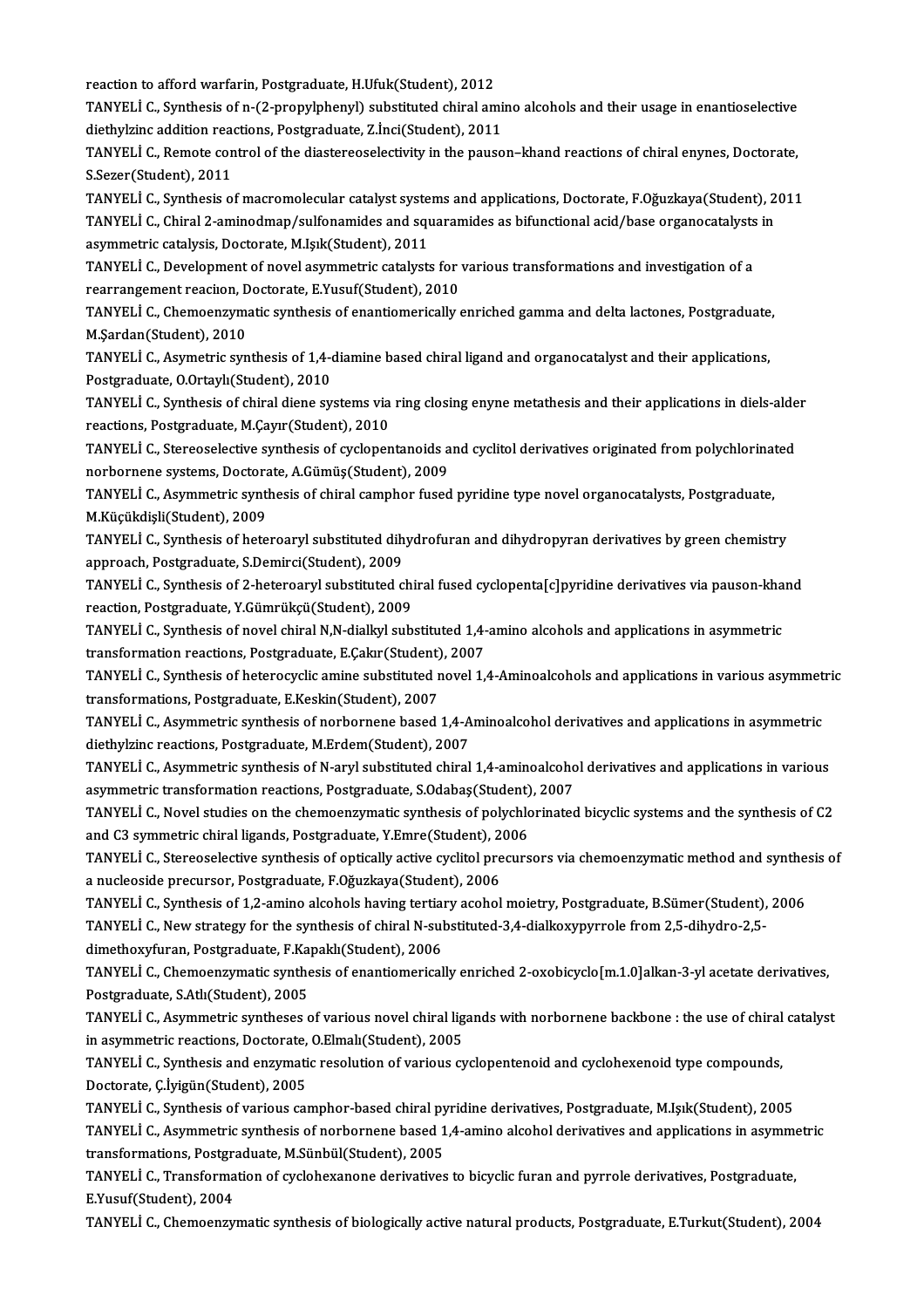TANYELİ C., Asymmetric synthesis of chiral bidentate ligands, Postgraduate, S.Özçubukçu(Student), 2002<br>TANYELİ G. Synthesis and ontimization of tampe based polymenis evidetion satelysta Postgraduate, A.Tes

TANYELİ C., Synthesis and optimization of tempo based polymeric oxidation catalysts, Postgraduate, A.Tosun(Student),<br>2002 TANY<br>TANY<br>2002<br>TANY TANYELİ C., Synthesis and optimization of tempo based polymeric oxidation catalysts, Postgraduate, A.Tosun(Student),<br>2002<br>TANYELİ C., Enantiomeric resolution of (+-)-2-substituted norbornadiene and perchloro norbornadiene

2002<br>TANYELİ C., Enantiomeric resolution of (+-)-2-substituted norbo<br>hydrolase type enzymes, Postgraduate, G.Çelikel(Student), 2000<br>TANYELİ G. Synthesis and biotransformation studies of various s TANYELİ C., Enantiomeric resolution of (+-)-2-substituted norbornadiene and perchloro norbornadiene derivativ<br>hydrolase type enzymes, Postgraduate, G.Çelikel(Student), 2000<br>TANYELİ C., Synthesis and biotransformation studi

hydrolase type enzymes, Postgraduate, G.Çelikel(Student), 2000<br>TANYELİ C., Synthesis and biotransformation studies of various appealing synthons for biologically active natur<br>products, Postgraduate, B.Sezen(Student), 2000<br> TANYELI C., Synthesis and biotransformation studies of various appealing synthons for biologically active natural

Cylindracea Lipase (CCL), Postgraduate, E.Başyiğit(Student), 2000 TANYELİ C., BALCI M., Enantiomeric resolution of racemic secondary N-methyl-2-pyrrolyl carbinols by Candida<br>Cylindracea Lipase (CCL), Postgraduate, E.Başyiğit(Student), 2000<br>TANYELİ C., BALCI M., Enantiomeric resolution of

Cylindracea Lipase (CCL), Postgraduate, E.Başyiğit(S<br>TANYELİ C., BALCI M., Enantiomeric resolution of radi<br>lipase (CCL), Postgraduate, O.Elmalı(Student), 2000<br>TANYELİ C. Synthesis of anatiomeriselly nure amine TANYELİ C., BALCI M., Enantiomeric resolution of racemic tertiary 1-methyl-2-pyrrolylcarbinols by candida cylindrace<br>lipase (CCL), Postgraduate, O.Elmalı(Student), 2000<br>TANYELİ C., Synthesis of enatiomerically pure amino a

lipase (CCL), Postgraduate, O.Elmalı(Student), 2000<br>TANYELİ C., Synthesis of enatiomerically pure amino alcohol equivalent compounds, Postgraduate, Ç.İyigün(Student),<br>1999 TANYELİ C., Synthesis of enatiomerically pure amino alcohol equivalent compounds, Postgraduate, Ç.İyigün(Student),<br>1999<br>TANYELİ C., BALCI M., Synthesis of 2-Thienyl carbinols via enzymatic hydrolysis, Postgraduate, F.Devri

1999<br>TANYELİ C., BALCI M., Synthesis of 2-Thienyl carbinols via enzymatic hydrolysis, Postgraduate, F.Devrim(Student), 1<br>TANYELİ C., Enantiomeric separation of various cyclic a'-Acetoxyenones via hydrolase type enzymes, Po TANYELİ C., BALCI M., S.<br>TANYELİ C., Enantiomer<br>E.Dikici(Student), 1997<br>TANYELİ C., Enantiomer TANYELİ C., Enantiomeric separation of various cyclic a'-Acetoxyenones via hydrolase type enzymes, Postgraduate,<br>E.Dikici(Student), 1997<br>TANYELİ C., Enantiomeric resolution of racemic 2-furylcarbinols by pig liver esterase

E.Dikici(Student), 1997<br>TANYELİ C., Enantiomeri<br>A.Hakan(Student), 1997<br>TANYELİ C. A novel suntl TANYELİ C., Enantiomeric resolution of racemic 2-furylcarbinols by pig liver esterase (PLE),<br>A.Hakan(Student), 1997<br>TANYELİ C., A novel synthesis of various butenolides, Doctorate, Z.Zerenler(Student), 1996<br>TANYELİ C. A no

TANYELİ C., A novel synthesis of various butenolides, Doctorate, Z.Zerenler(Student), 1996

TANYELİ C., A novel synthesis of unsaturated nitriles via epichlorohydrins intermediates, Postgraduate, C.Güzen(Student), 1994

### **Jury Memberships**

**Jury Memberships<br>Appointment Academic Staff, Appointment Academic Staff, Orta Doğu Teknik Üniversitesi, October, 2020<br>Appointment Academic Staff, Appointment Academic Staff, Orta Doğu Teknik Üniversitesi, September, 2020** Jury Tremberempe<br>Appointment Academic Staff, Appointment Academic Staff, Orta Doğu Teknik Üniversitesi, October, 2020<br>Appointment Academic Staff, Appointment Academic Staff, Orta Doğu Teknik Üniversitesi, September, 2020<br>A Appointment Academic Staff, Appointment Academic Staff, Orta Doğu Teknik Üniversitesi, October, 20<br>Appointment Academic Staff, Appointment Academic Staff, Orta Doğu Teknik Üniversitesi, September,<br>Appointment Academic Staf Appointment Academic Staff, Appointment Academic Staff, Orta Doğu Teknik Üniversitesi, September, 2020<br>Appointment Academic Staff, Appointment Academic Staff, Orta Doğu Teknik Üniversitesi, June, 2020<br>Appointment Academic Appointment Academic Staff, Appointment Academic Staff, Orta Doğu Teknik Üniversitesi, June, 2020<br>Appointment Academic Staff, Appointment Academic Staff, Orta Doğu Teknik Üniversitesi, January, 2020<br>Appointment Academic St Appointment Academic Staff, Appointment Academic Staff, Orta Doğu Teknik Üniversitesi, January, 2020<br>Appointment Academic Staff, Appointment Academic Staff, Orta Doğu Teknik Üniversitesi, January, 2020<br>Appointment Academic Appointment Academic Staff, Appointment Academic Staff, Orta Doğu Teknik Üniversitesi, January, 2020<br>Appointment Academic Staff, Appointment Academic Staff, Orta Doğu Teknik Üniversitesi, January, 2020<br>Appointment Academic Appointment Academic Staff, Appointment Academic Staff, Orta Doğu Teknik Üniversitesi, January, 2020<br>Appointment Academic Staff, Appointment Academic Staff, Orta Doğu Teknik Üniversitesi, October, 2019<br>Appointment Academic Appointment Academic Staff, Appointment Academic Staff, Orta Doğu Teknik Üniversitesi, October, 2019 Associate Professor Exam, Associate Professor Exam, Orta Doğu Teknik Üniversitesi, February, 2019 Appointment Academic Staff, Appointment Academic Staff, Orta Doğu Teknik Üniversitesi, May, 2019<br>Associate Professor Exam, Associate Professor Exam, Orta Doğu Teknik Üniversitesi, February, 2019<br>Appointment Academic Staff, Associate Professor Exam, Associate Professor Exam, Orta Doğu Teknik Üniversitesi, February, 2019<br>Appointment Academic Staff, Appointment Academic Staff, Orta Doğu Teknik Üniversitesi, November, 201<br>Appointment Academic St Appointment Academic Staff, Appointment Academic Staff, Orta Doğu Teknik Üniversitesi, Nov<br>Appointment Academic Staff, Appointment Academic Staff, Orta Doğu Teknik Üniversitesi, Octo<br>Appointment Academic Staff, Appointment Appointment Academic Staff, Appointment Academic Staff, Orta Doğu Teknik Üniversitesi, Octo<br>Appointment Academic Staff, Appointment Academic Staff, Ege Üniversitesi, September, 2018<br>Appointment Academic Staff, Appointment Appointment Academic Staff, Appointment Academic Staff, Ege Üniversitesi, September, 2018<br>Appointment Academic Staff, Appointment Academic Staff, Ege Üniversitesi, September, 2018<br>Appointment Academic Staff, Appointment Ac Appointment Academic Staff, Appointment Academic Staff, Ege Üniversitesi, September, 2018<br>Appointment Academic Staff, Appointment Academic Staff, Ege Üniversitesi, September, 2018<br>Appointment Academic Staff, Appointment Ac Appointment Academic Staff, Appointment Academic Staff, Ege Üniversitesi, September, 2018<br>Appointment Academic Staff, Appointment Academic Staff, Orta Doğu Teknik Üniversitesi, Sep<br>Appointment Academic Staff, Appointment A Appointment Academic Staff, Appointment Academic Staff, Orta Doğu Teknik Üniversitesi, September,<br>Appointment Academic Staff, Appointment Academic Staff, Ege Üniversitesi, September, 2018<br>Appointment Academic Staff, Appoin Appointment Academic Staff, Appointment Academic Staff, Orta Doğu Teknik Üniversitesi, April, 2018<br>Appointment Academic Staff, Appointment Academic Staff, Orta Doğu Teknik Üniversitesi, April, 2018 Doctorate, Doctorate, Orta Doğu Teknik Üniversitesi, March, 2018

### Articles Published in Journals That Entered SCI, SSCI and AHCI Indexes

I. A boron dipyrromethene chiral at boron and carbon with a bent geometry: synthesis, resolution and<br>I. A boron dipyrromethene chiral at boron and carbon with a bent geometry: synthesis, resolution and<br>chiraptical properti chiroptical properties<br>Chiroptical properties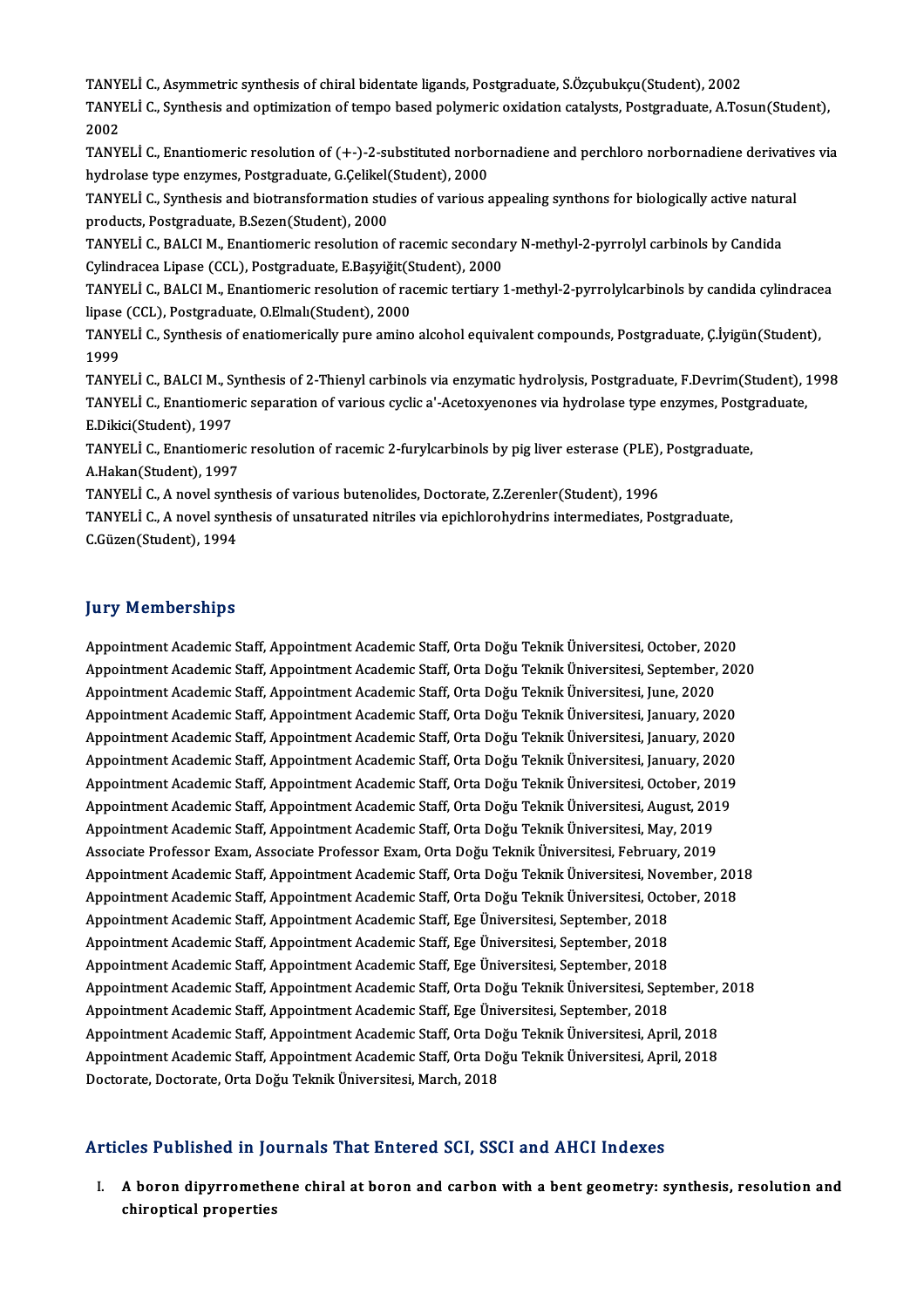IşıkM.,DÜNDARE.,ŞAHİNE.,TANYELİC.

Işık M., DÜNDAR E., ŞAHİN E., TANYELİ C.<br>Chemical Communications, vol.58, no.51, pp.7188-7191, 2022 (Journal Indexed in SCI Expanded)<br>Enantiosalestive sunthesis of 2.2 dibydrofunans using a bifunstional suinine (savaram

II. Enantioselective synthesis of 2,3-dihydrofurans using a bifunctional quinine/squaramide<br>organocatalyst Chemical Commu<br>Enantioselectiv<br>organocatalyst<br>Susam 7, D., Bor

Susam Z.D., Bozdemir M., Gundogdu G., Tanyeli C.

NEW JOURNAL OF CHEMISTRY, vol.46, no.2, pp.599-606, 2022 (Journal Indexed in SCI)

## Susam Z. D. , Bozdemir M., Gundogdu G., Tanyeli C.<br>NEW JOURNAL OF CHEMISTRY, vol.46, no.2, pp.599-606, 2022 (Journal Indexed in SCI)<br>III. Enantioselective Friedel-Crafts alkylation of indole with nitroalkenes in the presen NEW JOURNAL OF CHEMISTRY,<br>Enantioselective Friedel-Crai<br>squaramide organocatalysts<br>Dünder E. Tenveli C Enantioselective F<br>squaramide organ<br>Dündar E., Tanyeli C.<br>Tetrabedron Letters squaramide organocatalysts<br>Dündar E., Tanyeli C.<br>Tetrahedron Letters, vol.73, pp.1-4, 2021 (Journal Indexed in SCI)

Dündar E., Tanyeli C.<br>Tetrahedron Letters, vol.73, pp.1-4, 2021 (Journal Indexed :<br>IV. Recyclable Organocatalysts in Asymmetric Synthesis<br>Susam 7. D. Tanyeli C. Tetrahedron Letters, ve<br>Recyclable Organoca<br>Susam Z. D. , Tanyeli C.<br>Asian Jaunnal of Organ

Susam Z. D. , Tanyeli C.<br>Asian Journal of Organic Chemistry, vol.10, no.6, pp.1251-1266, 2021 (Journal Indexed in SCI Expanded)

Susam Z. D. , Tanyeli C.<br>Asian Journal of Organic Chemistry, vol.10, no.6, pp.1251-1266, 2021 (Journal Indexed in SCI Expanded)<br>V. The synthesis of chiral beta-naphthyl-beta-sulfanyl ketones via enantioselective sulfa-Mich Asian Journal of Organic Chemistry, vol.10, no.6, pp.1251-1266, 2021 (Journal Indexed in S<br>The synthesis of chiral beta-naphthyl-beta-sulfanyl ketones via enantioselective<br>reaction in the presence of a bifunctional cinchon The synthesis of chiral t<br>reaction in the presence<br>Tozendemir D., TANYELİ C.<br>PEU STEIN JOUPNAL OF OP reaction in the presence of a bifunctional cinchona/sulfonamide organocatalyst<br>Tozendemir D., TANYELİ C.<br>BEILSTEIN JOURNAL OF ORGANIC CHEMISTRY, vol.17, pp.494-503, 2021 (Journal Indexed in SCI)<br>Bifunctional caueramide est

- Tozendemir D., TANYELİ C.<br>BEILSTEIN JOURNAL OF ORGANIC CHEMISTRY, vol.17, pp.494-503, 2021 (Journal Indexed in SCI)<br>VI. Bifunctional squaramide catalyzed stereoselective Mannich reaction of alpha-azido ketones with<br>ioa BEILSTEIN JOURNAL OF OR<br>Bifunctional squaramide<br>isatin-derived ketimines<br>KARAHAN S. TANVELLC Bifunctional squarami<br>isatin-derived ketimin<br>KARAHAN S., TANYELİ C.<br>OPCANIC & PIOMOLECUI isatin-derived ketimines<br>KARAHAN S., TANYELİ C.<br>ORGANIC & BIOMOLECULAR CHEMISTRY, vol.18, no.3, pp.479-487, 2020 (Journal Indexed in SCI)<br>Sauaramide satalyzed alpha shiral amine synthesis
	-

- KARAHAN S., TANYELİ C.<br>ORGANIC & BIOMOLECULAR CHEMISTRY, vol.18, no.3, pp.<br>VII. Squaramide catalyzed alpha-chiral amine synthesis<br>Karahan S., TANYELİ C. ORGANIC & BIOMOLEC<br>Squaramide catalyze<br>Karahan S., TANYELİ C.<br>TETPAHEDRON LETTEL TETRAHEDRON LETTERS, vol.59, no.42, pp.3725-3737, 2018 (Journal Indexed in SCI)
- Karahan S., TANYELİ C.<br>TETRAHEDRON LETTERS, vol.59, no.42, pp.3725-3737, 2018 (Journal Indexed in SCI)<br>VIII. Enantioselective sulfa-Michael addition reaction of methyl thioglycolate to chalcones derivatives<br>with starically TETRAHEDRON LETTERS, vol.59, no.42, pp.3725-3737, 2018 (Journal In<br>Enantioselective sulfa-Michael addition reaction of methyl thiog<br>with sterically encumbered quinine squaramide organocatalyst<br>HASH CIOČHI LABLD, TANVELLC Enantioselective sulfa-Michael<br>with sterically encumbered qu<br>HASILCIOĞULLARI D., TANYELİ C.<br>TETPAUEDRON LETTERS vel59 with sterically encumbered quinine squaramide organocatalyst<br>HASILCIOĞULLARI D., TANYELİ C.<br>TETRAHEDRON LETTERS, vol.59, no.14, pp.1414-1416, 2018 (Journal Indexed in SCI)

- HASILCIOĞULLARI D., TANYELİ C.<br>TETRAHEDRON LETTERS, vol.59, no.14, pp.1414-1416, 2018 (Journal Indexed in SCI)<br>IX. Asymmetric organocatalytic direct Mannich reaction of acetylacetone and isatin derived ketimines:<br>Low satel TETRAHEDRON LETTERS, vol.59, no.14, pp.1414-1416, 2018<br>Asymmetric organocatalytic direct Mannich reaction<br>Low catalyst loading in chiral cinchona-squaramides<br>isipol D. Karaban S. TANYELLC Asymmetric organocatalytic d<br>Low catalyst loading in chiral<br>İŞİBOL D., Karahan S., TANYELİ C.<br>TETPAHEDPON LETTERS, vol£0. Low catalyst loading in chiral cinchona-squaramides<br>151BOL D., Karahan S., TANYELI C.<br>TETRAHEDRON LETTERS, vol.59, no.6, pp.541-545, 2018 (Journal Indexed in SCI) işiBOL D., Karahan S., TANYELİ C.<br>TETRAHEDRON LETTERS, vol.59, no.6, pp.541-545, 2018 (Journal Indexed in SCI)<br>X. Organocatalytic enantioselective construction of isatin-derived N-alkoxycarbonyl 1,3-<br>Aminonanhtholo via sta
- TETRAHEDRON LETTERS, vol.59, no.6, pp.541-545, 2018 (Journal Indexed in SCI)<br>Organocatalytic enantioselective construction of isatin-derived N-alkoxycarbonyl 1,3-<br>aminonaphthols via sterically encumbered hydrocarbon-substi Organocatalytic enan<br>aminonaphthols via :<br>Karahan S., TANYELİ C.<br>NEW JOUPNAL OF CUE aminonaphthols via sterically encumbered hydrocarbon-substituted quinine-base<br>Karahan S., TANYELİ C.<br>NEW JOURNAL OF CHEMISTRY, vol.41, no.17, pp.9192-9202, 2017 (Journal Indexed in SCI)<br>Enantiosolastive are Hanny reastion Karahan S., TANYELİ C.<br>NEW JOURNAL OF CHEMISTRY, vol.41, no.17, pp.9192-9202, 2017 (Journal Indexed in SCI)<br>XI. Enantioselective aza-Henry reaction of t-Boc protected imines and nitroalkanes with bifunctional

# NEW JOURNAL OF CHEMISTRY,<br>Enantioselective aza-Henry r<br>squaramide organocatalysts<br>SUSAM D. TANVELLE Enantioselective az<mark>z</mark><br>squaramide organo<br>SUSAM D., TANYELİ C.<br>NEW JOUPNAL OE CHI

SUSAM D., TANYELİ C.<br>NEW JOURNAL OF CHEMISTRY, vol.41, no.9, pp.3555-3561, 2017 (Journal Indexed in SCI)

## SUSAM D., TANYELİ C.<br>NEW JOURNAL OF CHEMISTRY, vol.41, no.9, pp.3555-3561, 2017 (Journal Indexed in SCI)<br>XII. Divergent synthesis of polysubstituted isoxazoles, isoxazoline N-oxides, and dihydroisoxazoles by a<br>2008 not NEW JOURNAL OF CHEMISTF<br>Divergent synthesis of po<br>one-pot cascade reaction<br>Pouf A. SAHIN E. TANVELLO Divergent synthesis of pol<br>one-pot cascade reaction<br>Rouf A., ŞAHİN E., TANYELİ C.<br>TETPALIEDRON vol 72 no 4 1 one-pot cascade reaction<br>Rouf A., ŞAHİN E., TANYELİ C.<br>TETRAHEDRON, vol.73, no.4, pp.331-337, 2017 (Journal Indexed in SCI)<br>Saueremide Besed Organesatelysts in Organis Transformations.

Rouf A., ŞAHİN E., TANYELİ C.<br>TETRAHEDRON, vol.73, no.4, pp.331-337, 2017 (Journal Indexed in SCI)<br>XIII. Squaramide Based Organocatalysts in Organic Transformations<br>Rouf A., TANYELİ C. TETRAHEDRON, vol<br>Squaramide Base<br>Rouf A., TANYELİ C.<br>Current Organia Che

Current Organic Chemistry, vol.20, no.28, pp.2996-3013, 2016 (Journal Indexed in SCI Expanded)

Rouf A., TANYELİ C.<br>Current Organic Chemistry, vol.20, no.28, pp.2996-3013, 2016 (Journal Indexed in SCI Expanded)<br>XIV. Synthesis of new N-heteroaromatic attached tetraphenylethene based luminogens having<br>aggregation induc Current Organic Chemistry, vol.20, no.28, pp.2996-3013, 2016 (Journal Indexed in SCI Expanded<br>Synthesis of new N-heteroaromatic attached tetraphenylethene based luminogens ha<br>aggregation induced emission and their applicat Synthesis of new N-heteroaromatic attac<br>aggregation induced emission and their<br>ODABAŞ S., TEKİN E., TÜRKSOY F., TANYELİ C.<br>JOUPMAL OF LUMNESCENCE, vol.176, np.240 aggregation induced emission and their applications in organic light emitting diodes<br>ODABAŞ S., TEKİN E., TÜRKSOY F., TANYELİ C.<br>JOURNAL OF LUMINESCENCE, vol.176, pp.240-249, 2016 (Journal Indexed in SCI)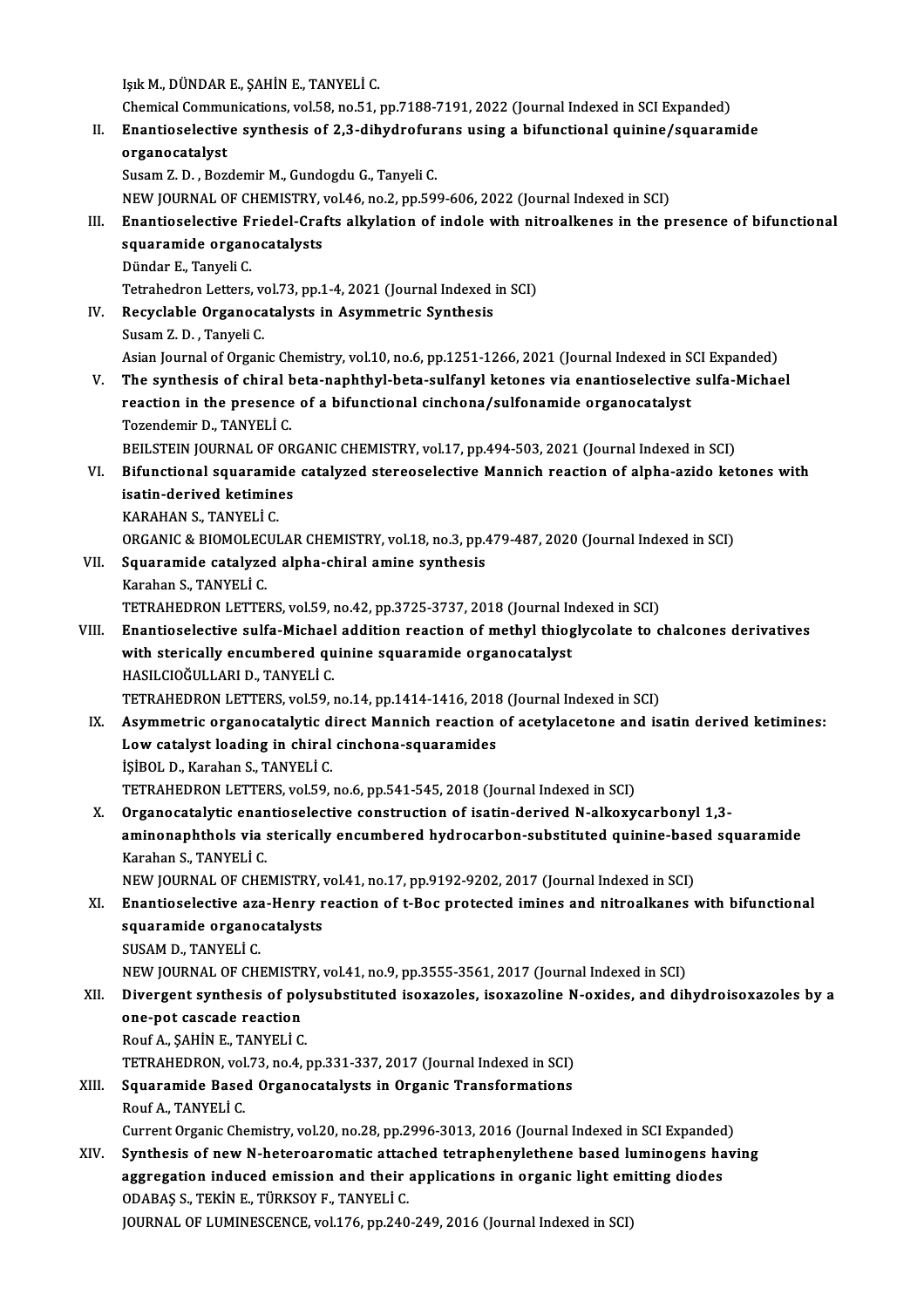| XV.     | A bis-Lewis basic 2-aminoDMAP/prolinamide organocatalyst for application to the enantioselective                                |
|---------|---------------------------------------------------------------------------------------------------------------------------------|
|         | synthesis of Warfarin and derivatives                                                                                           |
|         | IŞIK M., Akkoca H. U., Akhmedov I. M., TANYELİ C.                                                                               |
|         | TETRAHEDRON-ASYMMETRY, vol.27, pp.384-388, 2016 (Journal Indexed in SCI)                                                        |
| XVI.    | SYNTHESIS OF A NEW ELECTROCHROMIC POLYMER BASED ON TETRAPHENYLETHYLENE CORED                                                    |
|         | TETRAKIS CARBAZOLE COMPLEX AND ITS ELECTROCHROMIC DEVICE APPLICATION                                                            |
|         | Carbas B. B., Odabas S., Turksoy F., TANYELİ C.                                                                                 |
|         | ELECTROCHIMICA ACTA, vol.193, pp.72-79, 2016 (Journal Indexed in SCI)                                                           |
| XVII.   | Enantioselective Michael Addition of Nitroalkanes to Nitroalkenes Catalyzed by Chiral Bifunctional                              |
|         | Quinine-Based Squaramides                                                                                                       |
|         | KANBEROĞLU E, TANYELİ C.                                                                                                        |
|         | ASIAN JOURNAL OF ORGANIC CHEMISTRY, vol.5, no.1, pp.114-119, 2016 (Journal Indexed in SCI)                                      |
| XVIII.  | Bioactive thiazole and benzothiazole derivatives                                                                                |
|         | Rouf A, TANYELİ C                                                                                                               |
|         | EUROPEAN JOURNAL OF MEDICINAL CHEMISTRY, vol.97, pp.911-927, 2015 (Journal Indexed in SCI)                                      |
| XIX.    | Modularly Evolved 2-AminoDMAP/Squaramides as Highly Active Bifunctional Organocatalysts in                                      |
|         | <b>Michael Addition</b><br>Isik M., Unver M.Y., TANYELİ C.                                                                      |
|         | JOURNAL OF ORGANIC CHEMISTRY, vol.80, no.2, pp.828-835, 2015 (Journal Indexed in SCI)                                           |
| XX.     | Stereoselective Synthesis of 1,2,3-Triazolooxazine and Fused 1,2,3-Triazolo-delta-Lactone                                       |
|         | <b>Derivatives</b>                                                                                                              |
|         | Gümüş A., Mert K., TANYELİ C.                                                                                                   |
|         | HELVETICA CHIMICA ACTA, vol.97, no.10, pp.1340-1344, 2014 (Journal Indexed in SCI)                                              |
| XXI.    | Asymmetric aldol addition of alpha-azido ketones to ethyl pyruvate mediated by a cinchona-based                                 |
|         | bifunctional urea catalyst                                                                                                      |
|         | Okumus S., TANYELİ C., DEMİR A. G.                                                                                              |
|         | TETRAHEDRON LETTERS, vol.55, no.31, pp.4302-4305, 2014 (Journal Indexed in SCI)                                                 |
| XXII.   | Chemoenzymatic route to various spirocyclic compounds based on enantiomerically enriched                                        |
|         | tertiary allylic, homoallylic, and homopropargylic alcohols                                                                     |
|         | TANYELİ C., Ozdemirhan D.                                                                                                       |
|         | TETRAHEDRON-ASYMMETRY, vol.25, no.8, pp.658-666, 2014 (Journal Indexed in SCI)                                                  |
| XXIII.  | Concise synthesis, electrochemistry and spectroelectrochemistry of phthalocyanines having triazole                              |
|         | functionality                                                                                                                   |
|         | KARACA H., SEZER S., Ozalp-Yaman S., TANYELİ C.                                                                                 |
|         | POLYHEDRON, vol.72, pp.147-156, 2014 (Journal Indexed in SCI)                                                                   |
| XXIV.   | Cu-Catalyzed Selective Mono-N-pyridylation: Direct Access to 2-AminoDMAP/Sulfonamides as<br><b>Bifunctional Organocatalysts</b> |
|         | Isik M., TANYELİ C                                                                                                              |
|         | JOURNAL OF ORGANIC CHEMISTRY, vol.78, no.4, pp.1604-1611, 2013 (Journal Indexed in SCI)                                         |
| XXV.    | Inexpensive and valuable: a series of new luminogenic molecules with the tetraphenylethene core                                 |
|         | having excellent aggregation induced emission properties                                                                        |
|         | Odabas S., Tekin E., Turksoy F., TANYELİ C.                                                                                     |
|         | JOURNAL OF MATERIALS CHEMISTRY C, vol.1, no.42, pp.7081-7091, 2013 (Journal Indexed in SCI)                                     |
| XXVI.   | Umpolung strategy: Advances in catalytic C-C bond formations                                                                    |
|         | EYMUR S., GÖLLÜ M., TANYELİ C.                                                                                                  |
|         | TURKISH JOURNAL OF CHEMISTRY, vol.37, no.4, pp.586-609, 2013 (Journal Indexed in SCI)                                           |
| XXVII.  | A method for the synthesis of pyridine-based C-2-symmetrical chiral nucleophilic organocatalysts                                |
|         | via Pd-catalyzed coupling                                                                                                       |
|         | Yazicioglu E.Y., TANYELİ C.                                                                                                     |
|         | TETRAHEDRON-ASYMMETRY, vol.23, no.24, pp.1694-1699, 2012 (Journal Indexed in SCI)                                               |
| XXVIII. | Stereoselective synthesis of gamma-lactone fused cyclopentanoids                                                                |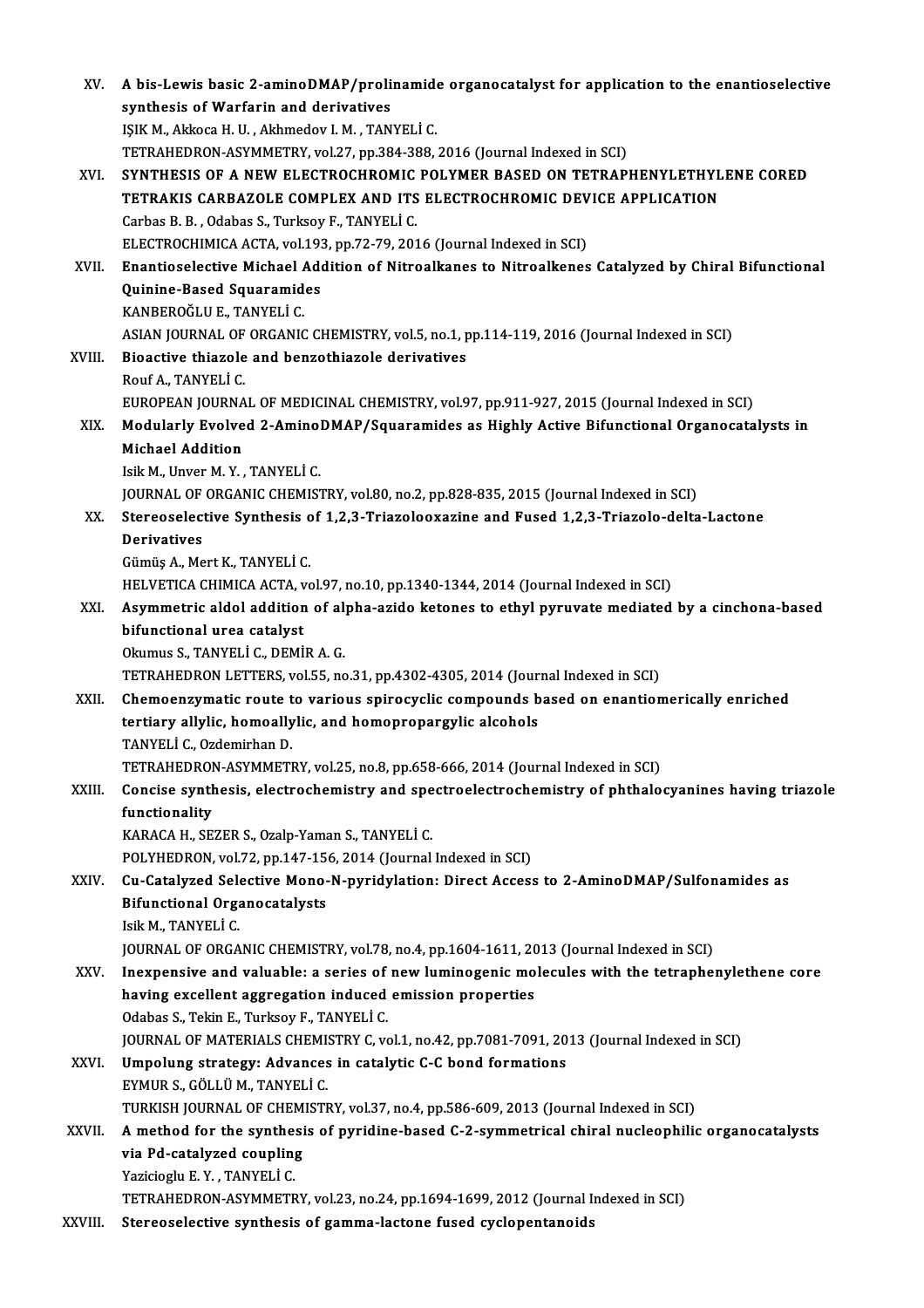GumusA.,TANYELİC. Gumus A., TANYELİ C.<br>TETRAHEDRON-ASYMMETRY, vol.23, pp.1405-1409, 2012 (Journal Indexed in SCI)<br>Synthesis and biologisel evaluation of antiselly estive seniusated samma XXIX. Synthesis and biological evaluation of optically active conjugated gamma- and delta-lactone<br>derivatives TETRAHEDR<br>Synthesis al<br>derivatives<br>SAPDAN M ŞARDAN M., Sezer S., GUNEL A., AKKAYA M., TANYELİ C. derivatives<br>ŞARDAN M., Sezer S., GUNEL A., AKKAYA M., TANYELİ C.<br>BIOORGANIC & MEDICINAL CHEMISTRY LETTERS, vol.22, no.18, pp.5814-5818, 2012 (Journal Indexed in SCI)<br>Starsosselestive sunthesis of entiselly astive syslepent SARDAN M., Sezer S., GUNEL A., AKKAYA M., TANYELI C.<br>BIOORGANIC & MEDICINAL CHEMISTRY LETTERS, vol.22, no.18, pp.5814-5818, 2012 (Journal Indexed in<br>XXX. Stereoselective synthesis of optically active cyclopenta[c]pyridines BIOORGANIC & MEDICINAL CHEMISTRY LETTERS, vol.22, no<br>Stereoselective synthesis of optically active cyclopent<br>SEZER S., GÜMRÜKÇÜ Y., BAKIRCI I., Unver M. Y. , TANYELİ C.<br>TETRAHEDRON ASYMMETRY vol.22, no.9, np.662,669, 2012 XXX. Stereoselective synthesis of optically active cyclopenta[c]pyridines and tetrahydropyridines<br>SEZER S., GÜMRÜKÇÜ Y., BAKIRCI I., Unver M. Y. , TANYELİ C.<br>TETRAHEDRON-ASYMMETRY, vol.23, no.9, pp.662-669, 2012 (Journal I SEZER S., GÜMRÜKÇÜ Y., BAKIRCI I., Unver M. Y. , TANYELİ C.<br>TETRAHEDRON-ASYMMETRY, vol.23, no.9, pp.662-669, 2012 (Journal Indexed in SCI)<br>XXXI. Functionalization of poly-SNS-anchored carboxylic acid with Lys and PAMAM: su TETRAHEDRON-ASYMMETRY, vol.23, no.9, pp.662-669, 2012 (Journal Indexed in SC)<br>Functionalization of poly-SNS-anchored carboxylic acid with Lys and PAM.<br>for biomolecule immobilization/stabilization and bio-sensing applicatio Functionalization of poly-SNS-anchored carboxylic acid with Lys and P.<br>for biomolecule immobilization/stabilization and bio-sensing applicatio<br>DEMİRCİ S., EMRE F. B. , EKİZ F., OĞUZKAYA F., TİMUR S., TANYELİ C., Toppare L. for biomolecule immobilization/stabilization and bio-sensing applications<br>DEMIRCI S., EMRE F. B. , EKIZ F., OĞUZKAYA F., TIMUR S., TANYELI C., Toppare L.<br>ANALYST, vol.137, no.18, pp.4254-4261, 2012 (Journal Indexed in SCI) DEMIRCI S., EMRE F. B., EKİZ F., OĞUZKAYA F., TİMUR S., TANYELİ C., Toppa<br>ANALYST, vol.137, no.18, pp.4254-4261, 2012 (Journal Indexed in SCI)<br>XXXII. The effect of the donor unit on the optical properties of polymers<br>INNER ANALYST, vol.137, no.18, pp.4254-4261, 2012 (Journal Index<br>The effect of the donor unit on the optical properties<br>UNVER E. K. , TARKUC S., Udum Y. A. , TANYELİ C., Toppare L.<br>OPCANIC ELECTPONICS, vol.12, no.10, np.1625, 16 The effect of the donor unit on the optical properties of polymers<br>UNVER E. K. , TARKUC S., Udum Y. A. , TANYELİ C., Toppare L.<br>ORGANIC ELECTRONICS, vol.12, no.10, pp.1625-1631, 2011 (Journal Indexed in SCI)<br>Synthesis of L UNVER E. K., TARKUC S., Udum Y. A., TANYELİ C., Toppare L.<br>ORGANIC ELECTRONICS, vol.12, no.10, pp.1625-1631, 2011 (Journal Indexed in SCI)<br>XXXIII. Synthesis of L-prolinol substituted novel optically active phthalocyanines<br> ORGANIC ELECTRONICS, vol.12,<br>Synthesis of L-prolinol subst<br>KARACA H., Sezer S., TANYELİ C.<br>DYES AND BICMENTS, vol.00, po Synthesis of L-prolinol substituted novel optically active phthalocyan<br>KARACA H., Sezer S., TANYELİ C.<br>DYES AND PIGMENTS, vol.90, no.2, pp.100-105, 2011 (Journal Indexed in SCI)<br>Starsosselective synthesis of anticelly acti KARACA H., Sezer S., TANYELİ C.<br>DYES AND PIGMENTS, vol.90, no.2, pp.100-105, 2011 (Journal Indexed in SCI)<br>XXXIV. Stereoselective synthesis of optically active dihydrofurans and dihydropyrans via a ring closing<br>matatha DYES AND PIGMENTS,<br>Stereoselective synt<br>metathesis reaction<br>CAVIB M. Domirci S. Sc Stereoselective synthesis of optically<br>metathesis reaction<br>ÇAYİR M., Demirci S., Sezer S., TANYELİ C.<br>TETPAHEDRON ASYMMETRY vel 22. no 1 metathesis reaction<br>CAYİR M., Demirci S., Sezer S., TANYELİ C.<br>TETRAHEDRON-ASYMMETRY, vol.22, no.11, pp.1161-1168, 2011 (Journal Indexed in SCI) CAYIR M., Demirci S., Sezer S., TANYELI C.<br>TETRAHEDRON-ASYMMETRY, vol.22, no.11, pp.1161-1168, 2011 (Journal Indexed in SCI)<br>XXXV. Synthesis of new donor-acceptor polymers containing thiadiazoloquinoxaline and<br>nurasinoquin TETRAHEDRON-ASYMMETRY, vol.22, no.11, pp.1161-1168, 2011 (Journal Indexed in SCI)<br>Synthesis of new donor-acceptor polymers containing thiadiazoloquinoxaline and<br>pyrazinoquinoxaline moieties: low-band gap, high optical cont Synthesis<br>pyrazinoq<br>materials<br>Unver E K pyrazinoquinoxaline moieties: low-band gap, high<br>materials<br>Unver E. K. , Tarkuc S., BARAN D., TANYELİ C., Toppare L.<br>TETRAHEDRON LETTERS vol 52 no 21 nn 2725 2729 24 materials<br>Unver E. K. , Tarkuc S., BARAN D., TANYELİ C., Toppare L.<br>TETRAHEDRON LETTERS, vol.52, no.21, pp.2725-2729, 2011 (Journal Indexed in SCI) Unver E. K. , Tarkuc S., BARAN D., TANYELİ C., Toppare L.<br>TETRAHEDRON LETTERS, vol.52, no.21, pp.2725-2729, 2011 (Journal Indexed in SCI)<br>XXXVI. Synthesis and application of poly-SNS-anchored carboxylic acid: a novel funct TETRAHEDRON LETTERS, vo<br>Synthesis and application<br>biomolecule conjugation<br>Flir E. Ogyglove E. Altin M Synthesis and application of poly-SNS-anchored carbo:<br>biomolecule conjugation<br>Ekiz F., Oguzkaya F., Akin M., TİMUR S., TANYELİ C., Toppare L.<br>JOUPNAL OE MATERIALS CHEMISTRY vol 21 no 22 nn 12227 biomolecule conjugation<br>Ekiz F., Oguzkaya F., Akin M., TİMUR S., TANYELİ C., Toppare L.<br>JOURNAL OF MATERIALS CHEMISTRY, vol.21, no.33, pp.12337-12343, 2011 (Journal Indexed in SCI)<br>The effect of shanges in ni soniyasted te Ekiz F., Oguzkaya F., Akin M., TİMUR S., TANYELİ C., Toppare L.<br>JOURNAL OF MATERIALS CHEMISTRY, vol.21, no.33, pp.12337-12343, 2011 (Journal Indexed in SCI)<br>XXXVII. The effect of changes in pi-conjugated terthienyl systems JOURNAL OF MATERIALS CHEMISTRY, vol.21, no.33, pp.12337-12343, 2011 (Journal Indexed in SC)<br>The effect of changes in pi-conjugated terthienyl systems using thienyl and ethylenedic<br>functionalized thieno[3,4-b]pyrazine precu Tarkuc S.,Unver E.K. ,UdumY.A. ,TANYELİC.,Toppare L. ELECTROCHIMICA ACTA, vol.55, no.24, pp.7254-7258, 2010 (Journal Indexed in SCI) Tarkuc S., Unver E. K. , Udum Y. A. , TANYELİ C., Toppare L.<br>ELECTROCHIMICA ACTA, vol.55, no.24, pp.7254-7258, 2010 (Journal Indexed in SCI)<br>XXXVIII. Effect of Conjugated Core Building Block Dibenzo[a,c]phenazine Unit on p ELECTROCHIMICA ACTA, vol.55, no.24, pp.7254-7258, 20<br>Effect of Conjugated Core Building Block Dibenzo<br>Electrochromic Polymers: Red-Shifted Absorption<br>Unver E.K., Tarlue S. Hdum V.A., TANVELLE, Tennare L Effect of Conjugated Core Building Block Dibenzo[a<br>Electrochromic Polymers: Red-Shifted Absorption<br>Unver E.K., Tarkuc S., Udum Y.A., TANYELİ C., Toppare L.<br>JOUPMAL OF POLYMER SCIENCE RART A POLYMER CHEMI Electrochromic Polymers: Red-Shifted Absorption<br>Unver E. K., Tarkuc S., Udum Y. A., TANYELİ C., Toppare L.<br>JOURNAL OF POLYMER SCIENCE PART A-POLYMER CHEMISTRY, vol.48, no.8, pp.1714-1720, 2010 (Journal<br>Indexed in SCI) Unver E. K., Tarkuc S., Udum Y. A., TANYELİ C., Toppare L. JOURNAL OF POLYMER SCIENCE PART A-POLYMER CHEMISTRY, vol.48, no.8, pp.1714-1720, 2010 (Journal<br>Indexed in SCI)<br>XXXIX. Stereoselective synthesis of optically active cyclopenta[c]pyrans and cyclopenta[c]furans by the<br>intrama Indexed in SCI)<br>Stereoselective synthesis of optically ac<br>intramolecular Pauson-Khand reaction<br>Seger S. SAHIN E. TANVELLC Stereoselective synthesis o<br>intramolecular Pauson-Kha<br>Sezer S., ŞAHİN E., TANYELİ C.<br>TETRAHEDRON ASYMMETRY intramolecular Pauson-Khand reaction<br>Sezer S., ŞAHİN E., TANYELİ C.<br>TETRAHEDRON-ASYMMETRY, vol.21, no.4, pp.476-485, 2010 (Journal Indexed in SCI)<br>Fraume Getaluzed Staneosclestive Sunthesia of Two Novel Carbosuger Deniy Sezer S., ŞAHİN E., TANYELİ C.<br>TETRAHEDRON-ASYMMETRY, vol.21, no.4, pp.476-485, 2010 (Journal Indexed in SCI)<br>XL. Enzyme-Catalyzed Stereoselective Synthesis of Two Novel Carbasugar Derivatives<br>Cumus A. TANYELİ C TETRAHEDRON-ASYM<br>Enzyme-Catalyzed S<br>Gumus A., TANYELİ C.<br>HELVETICA CHIMICA Enzyme-Catalyzed Stereoselective Synthesis of Two Novel Carbasugar Derivat<br>Gumus A., TANYELİ C.<br>HELVETICA CHIMICA ACTA, vol.93, no.10, pp.1882-1893, 2010 (Journal Indexed in SCI)<br>Electrochnomic Proportice of a Conolumor of Gumus A., TANYELİ C.<br>HELVETICA CHIMICA ACTA, vol.93, no.10, pp.1882-1893, 2010 (Journal Indexed in SCI)<br>XLI. Electrochromic Properties of a Copolymer of 1-4-Di[2,5-di(2-thieny1)-1H-1-pyrroly1]benzene with<br>EDOT HELVETICA CHIMICA ACTA, vol.93, no.10, pp.1882-1893, 2010 (Journal Indexed in SCI) KİRALP S., ÇAMURLU P., GUNBAS G., TANYELİ C., AKHMEDOV I., Toppare L.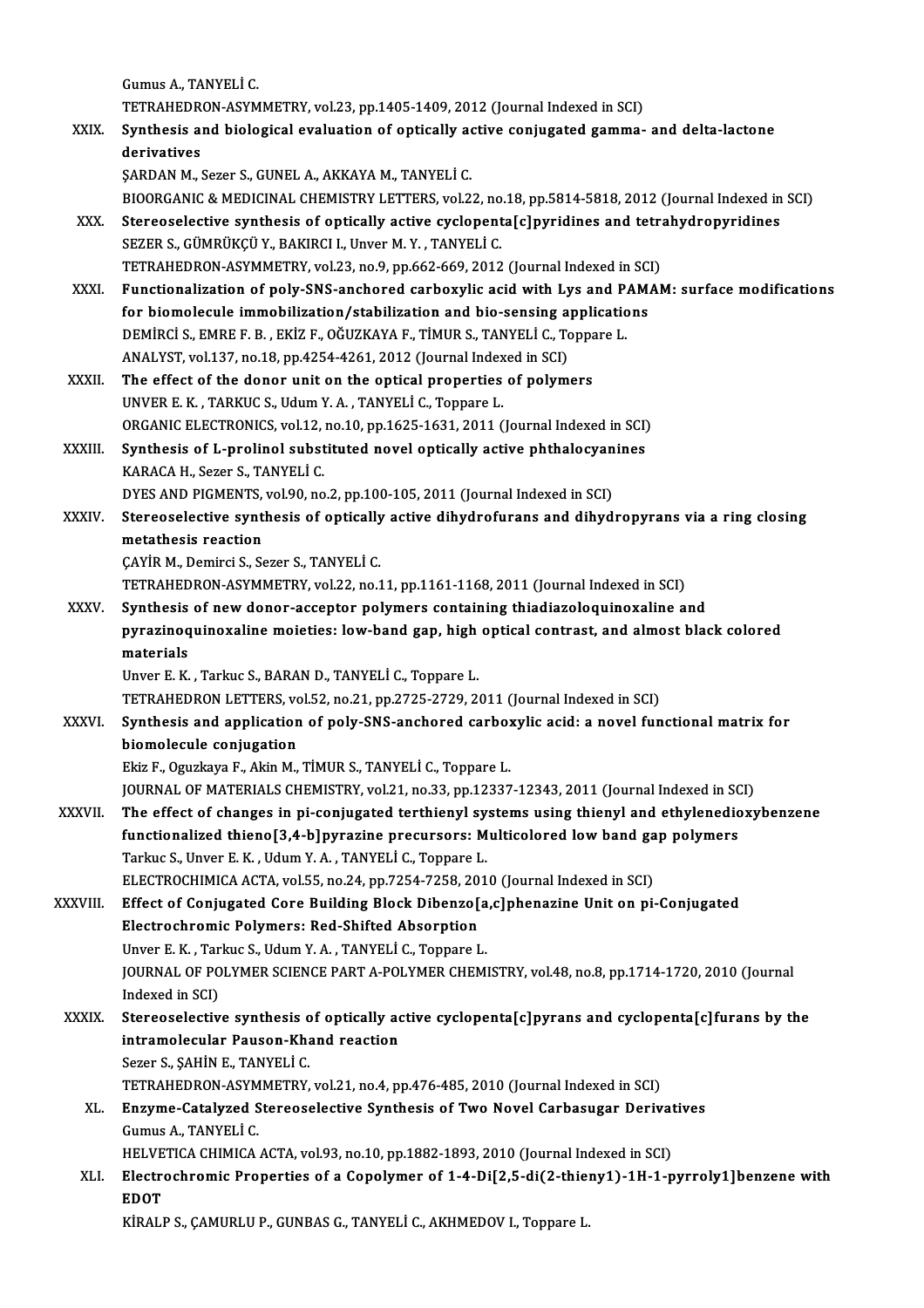JOURNAL OF APPLIED POLYMER SCIENCE, vol.112, no.2, pp.1082-1087, 2009 (Journal Indexed in SCI)<br>Starsosselective synthesis of aninegyalis systemantenymens by the Bausen Khand reastion at

XLII. Stereoselective synthesis of spirocyclic cyclopentapyrans by the Pauson-Khand reaction on camphor<br>tethered enynes **JOURNAL OF APPL<br>Stereoselective s<br>tethered enynes<br>Serer S. Gummikan** 

Sezer S., Gumrukcu Y., ŞAHİN E., TANYELİ C. tethered enynes<br>Sezer S., Gumrukcu Y., ŞAHİN E., TANYELİ C.<br>TETRAHEDRON-ASYMMETRY, vol.19, no.23, pp.2705-2710, 2008 (Journal Indexed in SCI)<br>Flastroshromis proporties of poly (L.(phopyl), 2,5, di(2, thiopyl), 1H, purrolo

- Sezer S., Gumrukcu Y., ŞAHİN E., TANYELİ C.<br>TETRAHEDRON-ASYMMETRY, vol.19, no.23, pp.2705-2710, 2008 (Journal Indexed in SCI)<br>XLIII. Electrochromic properties of poly (l-(phenyl)-2,5-di(2-thienyl)-1H-pyrrole-co-3,4-ethylen TETRAHEDRON-ASYMMETRY, vol.19, no.23, pp.2705-2710, 2008<br>Electrochromic properties of poly (l-(phenyl)-2,5-di(2-th<br>thiophene) and its application in electrochromic devices<br>TARKUCS SAHMETLIOCLUE TANYELLS Akhmodov LM TOP Electrochromic properties of poly (l-(phenyl)-2,5-di(2-thienyl)-1}<br>thiophene) and its application in electrochromic devices<br>TARKUC S., SAHMETLİOGLU E., TANYELİ C., Akhmedov I.M. , TOPPARE L.K.<br>OPTICAL MATERIALS vol 30 no 1 thiophene) and its application in electrochromic devices<br>TARKUC S., SAHMETLİOGLU E., TANYELİ C., Akhmedov I. M. , TOPPARE L. K.<br>OPTICAL MATERIALS, vol.30, no.10, pp.1489-1494, 2008 (Journal Indexed in SCI) TARKUC S., SAHMETLIOGLU E., TANYELI C., Akhmedov I. M., TOPPARE L. K.<br>OPTICAL MATERIALS, vol.30, no.10, pp.1489-1494, 2008 (Journal Indexed in SCI)<br>XLIV. Fine tuning of color via copolymerization and its electrochromic dev
- OPTICAL MATERIALS, vol.30, no.10, pp.1489-1494, 2008 (Journal Indexed in SO.<br>Fine tuning of color via copolymerization and its electrochromic device<br>CAMURLU P., Sahmetlioglu E., Sahin E., Akhmedov I.M. , TANYELİ C., Toppar Fine tuning of color via copolymerization and its electrochromic device<br>CAMURLU P., Sahmetlioglu E., Sahin E., Akhmedov I. M. , TANYELİ C., Toppare L.<br>THIN SOLID FILMS, vol.516, no.12, pp.4139-4144, 2008 (Journal Indexed i CAMURLU P., Sahmetlioglu E., Sahin E., Akhmedov I. M. , TANYELİ C., Toppare L.<br>THIN SOLID FILMS, vol.516, no.12, pp.4139-4144, 2008 (Journal Indexed in SCI)<br>XLV. Optoelectrochemical properties of the copolymer of 2,5-di(4-
- THIN SOLID FILMS, vol.516, no.12, pp.4139-4144, 2008 (Journal Indexed in SOLID FILMS, vol.516, no.12, pp.4139-4144, 2008 (Journal Indexed in SOLID for objection of 2,5-di(4-methylt nitrophenyl)-1H-pyrrole monomer with 3,4-Optoelectrochemical properties of the c<br>nitrophenyl)-1H-pyrrole monomer with<br>AK M., Tanyeli C., Akhmedo D. M. , Toppare L.<br>THIN SOLID FILMS vol 516 no 12 nn 4224 4 nitrophenyl)-1H-pyrrole monomer with 3,4-ethylenedioxythiophene<br>AK M., Tanyeli C., Akhmedo D. M. , Toppare L.<br>THIN SOLID FILMS, vol.516, no.12, pp.4334-4341, 2008 (Journal Indexed in SCI)<br>A feet ewitching, low band gap, p. AK M., Tanyeli C., Akhmedo D. M. , Toppare L.<br>THIN SOLID FILMS, vol.516, no.12, pp.4334-4341, 2008 (Journal Indexed in SCI)<br>XLVI. A fast switching, low band gap, p- and n-dopable, donor-acceptor type polymer<br>Curbes G. E. C
- THIN SOLID FILMS, vol.516, no.12, pp.4334-4341, 2008 (Journal Indexed in SCI)<br>A fast switching, low band gap, p- and n-dopable, donor-acceptor type<br>Gunbas G. E. , ÇAMURLU P., Akhmedov I.M. , TANYELİ C., ÖNAL A.M. , Toppare A fast switching, low band gap, p- and n-dopable, donor-acceptor type polymer<br>Gunbas G. E. , ÇAMURLU P., Akhmedov I. M. , TANYELİ C., ÖNAL A. M. , Toppare L.<br>JOURNAL OF ELECTROANALYTICAL CHEMISTRY, vol.615, no.1, pp.75-83, Gunbas G. E. , ÇAMURLU P., Akhmedov I. M. , TANYELİ C., ÖNAL A. M. , Toppare L.<br>JOURNAL OF ELECTROANALYTICAL CHEMISTRY, vol.615, no.1, pp.75-83, 2008 (Journal Indexed in SCI)<br>XLVII. Multichromic conducting copolymer of 1-b
- JOURNAL OF ELECTROANALYTICAL CHEMISTRY, vol.615, no.1, pp.75-83, 2008 (Journ<br>Multichromic conducting copolymer of 1-benzyl-2,5-di(thiophen-2-yl)-1H-p<br>ÇAMURLU P., Tarkuc S., ŞAHMETLİOĞLU E., AKHMEDOV I. M. , TANYELİ C., Top Multichromic conducting copolymer of 1-benzyl-2,5-di(thiophen-2-yl)-1H-pyrrole with ED01<br>CAMURLU P., Tarkuc S., SAHMETLİOĞLU E., AKHMEDOV I. M. , TANYELİ C., Toppare L.<br>SOLAR ENERGY MATERIALS AND SOLAR CELLS, vol.92, no.2, CAMURLU P., Tarkuc S., ŞAHMETLİOĞLU E., AKHMEDOV I. M. , TANYELİ C., Toppare L.<br>SOLAR ENERGY MATERIALS AND SOLAR CELLS, vol.92, no.2, pp.154-159, 2008 (Journal Indexed in SCI)<br>XLVIII. A soluble conducting polymer of 4-
- SOLAR ENERGY MATERIALS AND SOLAR<br>A soluble conducting polymer of 4-(<br>multichromic copolymer with EDOT<br>vil Diz E. CAMIPLU P. TANVELLC. AVU A soluble conducting polymer of 4-(2,5-di(thiophen-2-)<br>multichromic copolymer with EDOT<br>YİLDİZ E., ÇAMURLU P., TANYELİ C., AKHMEDOV I., Toppare L.<br>JOUPNAL OF ELECTROANALYTICAL CHEMISTRY vel 612 no 2 multichromic copolymer with EDOT<br>YİLDİZ E., ÇAMURLU P., TANYELİ C., AKHMEDOV I., Toppare L.<br>JOURNAL OF ELECTROANALYTICAL CHEMISTRY, vol.612, no.2, pp.247-256, 2008 (Journal Indexed in SCI)<br>Pase mediated arematisation of sa

- YİLDİZ E., ÇAMURLU P., TANYELİ C., AKHMEDOV I., Toppare L.<br>JOURNAL OF ELECTROANALYTICAL CHEMISTRY, vol.612, no.2, pp.247-256, 2008 (Journal Indexed in SCI)<br>XLIX. Base mediated aromatization of carbonyl condensation product JOURNAL OF ELECTROANALYTICAL CHEMISTRY, vol.612, no.2, pp.247-256, 2008 (Jo<br>Base mediated aromatization of carbonyl condensation products derived f<br>enyl)cyclohexanone derivatives via 'intramolecular unsaturation transfer'<br> YaziciogluE.Y. ,Akhmedov I.M. ,TANYELİC. HELVETICA CHIMICA ACTA, vol.91, no.6, pp.1148-1155, 2008 (Journal Indexed in SCI)
	- L. Enhancing electrochromic properties of conducting polymers via copolymerization: Copolymer of 1- HELVETICA CHIMICA ACTA, vol.91, no.6, pp.1148-1155, 2008 (Journal Indexed in SCI)<br>Enhancing electrochromic properties of conducting polymers via copolymerization: C<br>(4-fluorophenyl)-2,5-di(thiophen-2-yi)-1H-pyrrole with 3, Enhancing electrochromic properties of conducting **[4-fluorophenyl]-2,5-di(thiophen-2-yi)-1H-pyrrole w**<br>Turkarslan O., Ak M., Tanyeli C., Akhmedov I. M. , Toppare L.<br>JOUPNAL OF POLYMER SCIENCE BART A POLYMER CUEMIS JOURNAL OF POLYMER SCIENCE PART A-POLYMER CHEMISTRY, vol.45, no.19, pp.4496-4503, 2007 (Journal Indexed in SCI) Turkarslan O., Ak M., Tanyeli C., Akhmedov I. M., Toppare L. JOURNAL OF POLYMER SCIENCE PART A-POLYMER CHEMISTRY, vol.45, no.19, pp.4496-4503, 2007 (Journal)<br>Indexed in SCI)<br>LI. Asymmetric synthesis of novel 1,4-aminoalcohol ligands with norbornene and norbornane<br>hackbones we in the
	- Indexed in SCI)<br>Asymmetric synthesis of novel 1,4-aminoalcohol ligands with norborne<br>backbone: use in the asymmetric diethylzinc addition to benzaldehyde<br>TANVELLG Odabas S. ERDEM M. GAKIR F. KESKIN E backbone: use in the asymmetric diethylzinc addition to benzaldehyde TANYELİ C., Odabas S., ERDEM M., ÇAKIR E., KESKİN E. TETRAHEDRON-ASYMMETRY,vol.18,no.19,pp.2349-2357,2007 (Journal Indexed inSCI)

LII. Electrochromic properties of a soluble conducting polymer: Poly(1-(4-fluorophenyl)-2,5di(thiophen-2-yl)-1H-pyrrole) ARSLANA.,TuerkarslanO.,TanyeliC.,Akhmedov I.M. ,Toppare L. di(thiophen-2-yl)-1H-pyrrole)<br>ARSLAN A., Tuerkarslan O., Tanyeli C., Akhmedov I. M. , Toppare L.<br>MATERIALS CHEMISTRY AND PHYSICS, vol.104, pp.410-416, 2007 (Journal Indexed in SCI)<br>Electrochromic proporties of a povel lew

LIII. Electrochromic properties of a novel low band gap conductive copolymer<br>Yigitsoy B., Varis S., Tanyeli C., Akhmedov I. M., Toppare L. MATERIALS CHEMISTRY AND PHYSICS, vol.104, pp.410-41<br>Electrochromic properties of a novel low band gap<br>Yigitsoy B., Varis S., Tanyeli C., Akhmedov I. M. , Toppare L.<br>ELECTROCHIMICA ACTA, vol.52, no.22, nn.6561,6568,200 Electrochromic properties of a novel low band gap conductive copolymer<br>Yigitsoy B., Varis S., Tanyeli C., Akhmedov I. M. , Toppare L.<br>ELECTROCHIMICA ACTA, vol.52, no.23, pp.6561-6568, 2007 (Journal Indexed in SCI)<br>A novel

Yigitsoy B., Varis S., Tanyeli C., Akhmedov I. M. , Toppare L.<br>ELECTROCHIMICA ACTA, vol.52, no.23, pp.6561-6568, 2007 (Journal Indexed in SCI)<br>LIV. A novel multielectrochromic copolymer based on 1-(4-nitrophenyl)-2,5-di(2-ELECTROCH<br>A novel mu<br>and EDOT<br>Vorie S. Alt l A novel multielectrochromic copolymer based of<br>and EDOT<br>Varis S., Ak M., Akhmedov I. M. , Tanyeli C., Toppare L.<br>JOUPMAL OF ELECTROANALYTICAL CHEMISTRY .val.

and EDOT<br>Varis S., Ak M., Akhmedov I. M. , Tanyeli C., Toppare L.<br>JOURNAL OF ELECTROANALYTICAL CHEMISTRY, vol.603, no.1, pp.8-14, 2007 (Journal Indexed in SCI)

LV. A soluble conducting polymer of 2,5-di(thiophen-2-yl)-1-p-tolyl-1H-pyrrole and its electrochromic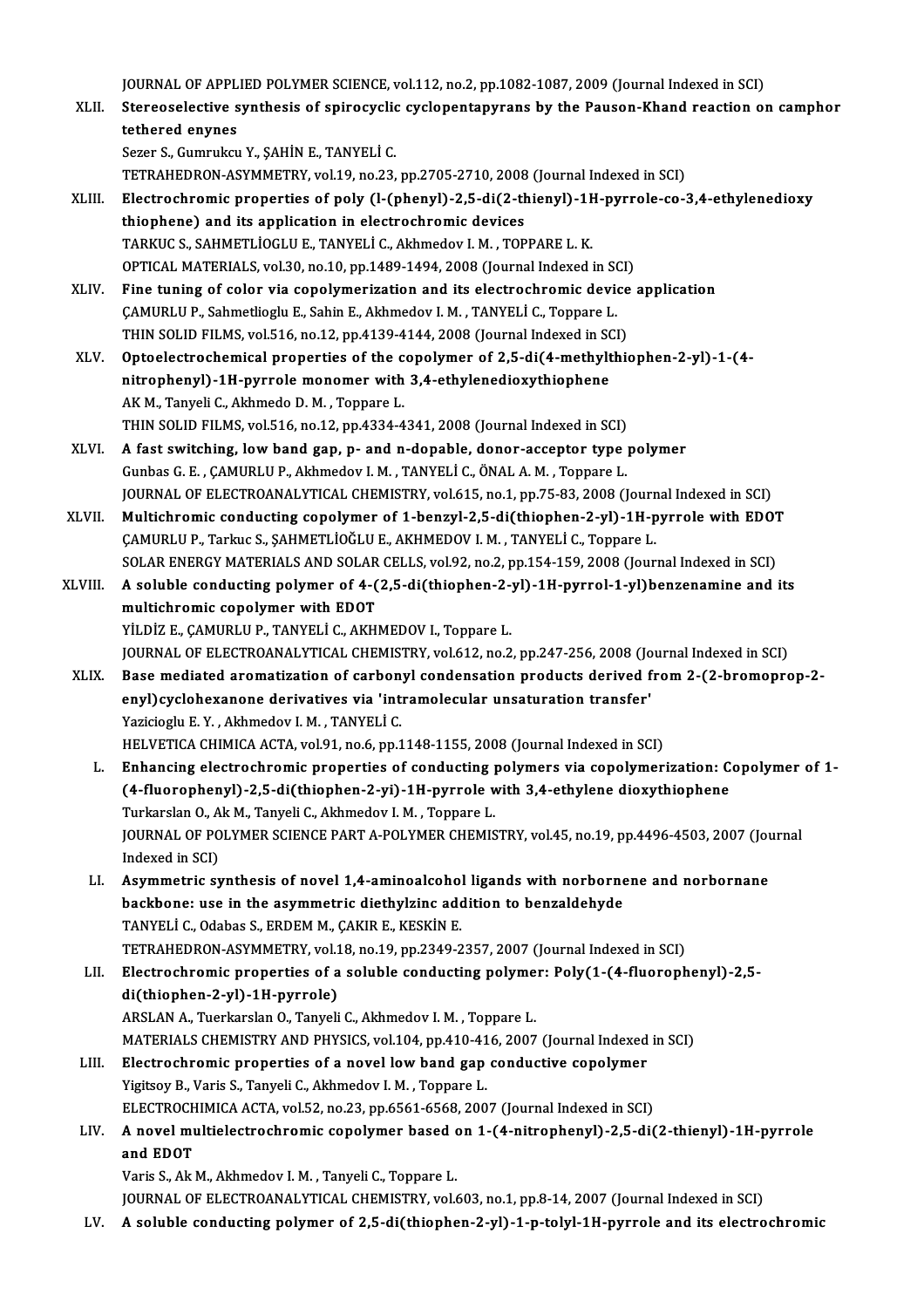|         | device                                                                                                                                                                                         |
|---------|------------------------------------------------------------------------------------------------------------------------------------------------------------------------------------------------|
|         | YİGİTSOY B., VARİS S., Tanyeli C., Akhmedov I. M., Toppare L.                                                                                                                                  |
|         | THIN SOLID FILMS, vol.515, pp.3898-3904, 2007 (Journal Indexed in SCI)                                                                                                                         |
| LVI.    | Electrochromic properties of a soluble conducting polymer of 1-benzyl-2,5-di(thiophene-2-yl)-1H-                                                                                               |
|         | pyrrole                                                                                                                                                                                        |
|         | Tarkuc S., Sahmetlioglu E., Tanyeh C., Akhmedov I. M., Toppare L.                                                                                                                              |
| LVII.   | SENSORS AND ACTUATORS B-CHEMICAL, vol.121, no.2, pp.622-628, 2007 (Journal Indexed in SCI)<br>Synthesis and characterization of a new soluble conducting polymer and its electrochromic device |
|         | Varis S., Ak M., Tanyeli C., Akhmedov I. M., Toppare L.                                                                                                                                        |
|         | SOLID STATE SCIENCES, vol.8, no.12, pp.1477-1483, 2006 (Journal Indexed in SCI)                                                                                                                |
| LVIII.  | Conformational control on remote stereochemistry in the intramolecular Pauson-Khand reactions of                                                                                               |
|         | enynes tethered to homoallyl and homopropargyl alcohols                                                                                                                                        |
|         | Sezer S., Ozdemirhan D., Sahin E., Tanyeli C.                                                                                                                                                  |
|         | TETRAHEDRON-ASYMMETRY, vol.17, no.21, pp.2981-2986, 2006 (Journal Indexed in SCI)                                                                                                              |
| LIX.    | Stereoselective synthesis of optically active cyclitol precursors via a chemoenzymatic method                                                                                                  |
|         | Oguzkaya F., Sahin E., Tanyeli C.                                                                                                                                                              |
|         | TETRAHEDRON-ASYMMETRY, vol.17, no.21, pp.3004-3009, 2006 (Journal Indexed in SCI)                                                                                                              |
| LX.     | A soluble and multichromic conducting polythiophene derivative                                                                                                                                 |
|         | Varis S., Ak M., Tanyeli C., Akhmedov I. M., Toppare L.                                                                                                                                        |
|         | EUROPEAN POLYMER JOURNAL, vol.42, no.10, pp.2352-2360, 2006 (Journal Indexed in SCI)                                                                                                           |
| LXI.    | Synthesis and characterization of a new soluble conducting polymer and its electrochromic devices                                                                                              |
|         | Sahin E., Sahmetlioglu E., Akhmedov I. M., Tanyeli C., Toppare L.                                                                                                                              |
|         | ORGANIC ELECTRONICS, vol.7, no.5, pp.351-362, 2006 (Journal Indexed in SCI)                                                                                                                    |
| LXII.   | A soluble conducting polymer: 1-phenyl-2,5-di(2-thienyl)-1H-pyrrole and its electrochromic<br>application                                                                                      |
|         | Tarkuc S., Sahmetlioglu E., Tanyeli C., Akhmedov I. M., Toppare L. K.                                                                                                                          |
|         | ELECTROCHIMICA ACTA, vol.51, no.25, pp.5412-5419, 2006 (Journal Indexed in SCI)                                                                                                                |
| LXIII.  | Kinetic resolution of primary alcohols having remote stereogenic centers: lipase mediated kinetic                                                                                              |
|         | resolution of $(+/-)$ -3-chloro-3-arylpropanols                                                                                                                                                |
|         | ISLEYEN A., Tanyeli C., Dogan O.                                                                                                                                                               |
|         | TETRAHEDRON-ASYMMETRY, vol.17, no.10, pp.1561-1567, 2006 (Journal Indexed in SCI)                                                                                                              |
| LXIV.   | The first enzymatic resolution of quaternary alpha-acetoxy alpha-substituted cyclic ketones                                                                                                    |
|         | Tanyeli C., Akhmedov I. M., İYİGÜN C.                                                                                                                                                          |
|         | TETRAHEDRON-ASYMMETRY, vol.17, no.7, pp.1125-1128, 2006 (Journal Indexed in SCI)                                                                                                               |
| LXV.    | A new soluble conducting polymer and its electrochromic devices                                                                                                                                |
|         | YİLDİZ U.H., SAHİN E., Akhmedov I., Tanyeli C., Toppare L.K.                                                                                                                                   |
|         | JOURNAL OF POLYMER SCIENCE PART A-POLYMER CHEMISTRY, vol.44, no.7, pp.2215-2225, 2006 (Journal<br>Indexed in SCI)                                                                              |
| LXVI.   | Chemoenzymatic synthesis of enantiomerically enriched 2-oxobicyclo[m.1.0]alkan-3-yl acetate                                                                                                    |
|         | derivatives                                                                                                                                                                                    |
|         | ÖZDEMİRHAN F. D., ÇELİK M., ATLI S., Tanyeli C.                                                                                                                                                |
|         | TETRAHEDRON-ASYMMETRY, vol.17, no.2, pp.287-291, 2006 (Journal Indexed in SCI)                                                                                                                 |
| LXVII.  | The first enzymatic resolution of quaternary alpha '-acetoxy alpha, beta-unsaturated cyclohexenones                                                                                            |
|         | and cyclopentenones                                                                                                                                                                            |
|         | Tanyeli C., Ozdemirhan F., Iyigun C.                                                                                                                                                           |
|         | TETRAHEDRON-ASYMMETRY, vol.16, no.24, pp.4050-4055, 2005 (Journal Indexed in SCI)                                                                                                              |
| LXVIII. | Mn(III)-based C-C bond formation: regioselective alpha '-allylation of various alpha, beta-                                                                                                    |
|         | unsaturated, alpha and beta-alkoxy alpha, beta-unsaturated ketones                                                                                                                             |
|         | Tanyeli C., Ozdemirhan D.                                                                                                                                                                      |
|         | TETRAHEDRON, vol.61, no.34, pp.8212-8217, 2005 (Journal Indexed in SCI)                                                                                                                        |
| LXIX.   | Enzymatic resolution of $(+/-)$ -2-endo-hydroxymethyl and acetoxymethyl substituted                                                                                                            |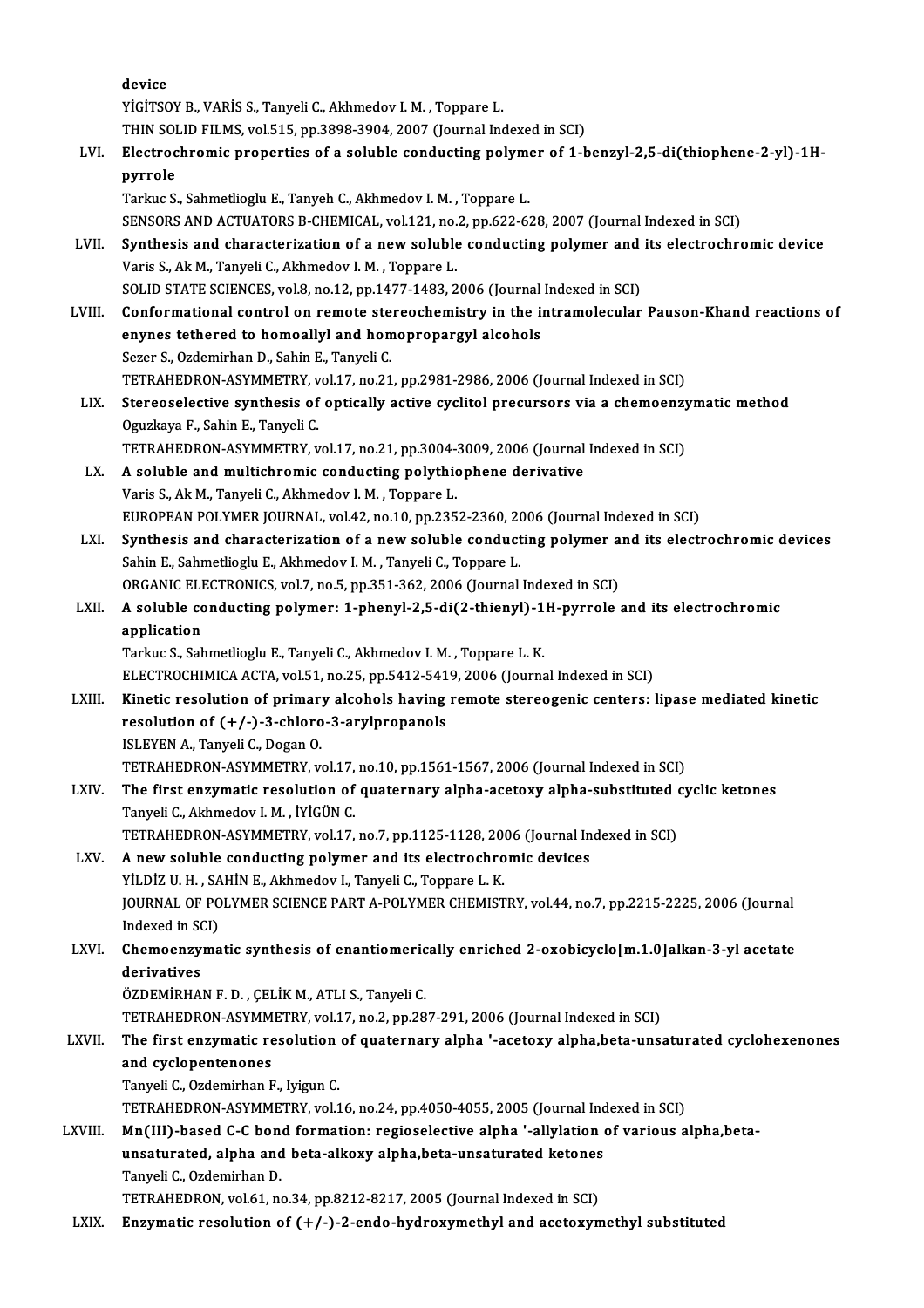|               | hexachloronorbornene derivatives                                                                                           |
|---------------|----------------------------------------------------------------------------------------------------------------------------|
|               | TÜRKMEN Y.E., Akhmedov I., Tanyeli C.                                                                                      |
|               | TETRAHEDRON-ASYMMETRY, vol.16, no.13, pp.2315-2318, 2005 (Journal Indexed in SCI)                                          |
| LXX.          | Asymmetric synthesis of 1,4-amino alcohol ligands with a norbornene backbone for use in the                                |
|               | asymmetric diethylzinc addition to benzaldehyde                                                                            |
|               | Tanyeli C., SÜNBÜL M.                                                                                                      |
|               | TETRAHEDRON-ASYMMETRY, vol.16, no.11, pp.2039-2043, 2005 (Journal Indexed in SCI)                                          |
| LXXI.         | One-pot synthesis of N-substituted 2-methyl-4,5,6,7-tetrahydroindole derivatives                                           |
|               | Tanyeli C., Akhmedov I., Yazicioglu E.                                                                                     |
|               | TETRAHEDRON LETTERS, vol.45, no.52, pp.9627-9629, 2004 (Journal Indexed in SCI)                                            |
| <b>LXXII</b>  | Synthesis of various camphor-based chiral pyridine derivatives                                                             |
|               | Tanyeli C., Akhmedov I., Isik M.                                                                                           |
|               | TETRAHEDRON LETTERS, vol.45, no.30, pp.5799-5801, 2004 (Journal Indexed in SCI)                                            |
| <b>LXXIII</b> | Enzyme catalyzed reverse enantiomeric separation of methyl $(+/-)$ -3-cyclohexene-1-carboxylate                            |
|               | Tanyeli C., Turkut E.                                                                                                      |
|               | TETRAHEDRON-ASYMMETRY, vol.15, no.13, pp.2057-2060, 2004 (Journal Indexed in SCI)                                          |
| <b>LXXIV</b>  | Chemoenzymatic synthesis of alpha(1)- and alpha-acetoxylated cyclic ketones                                                |
|               | Tanyeli C., Turkut E., Akhmedov M.                                                                                         |
|               | TETRAHEDRON-ASYMMETRY, vol.15, no.11, pp.1729-1733, 2004 (Journal Indexed in SCI)                                          |
| <b>LXXV</b>   | Corrigendum to Resolution of anti 2 3 dioxabicyclo 2 2 2 oct 7 en 5 ol via Candida cylindracea lipase                      |
|               | synthesis of and proto quercitol Tetrahedron Asymmetry 15 2004 453                                                         |
|               | Gültekin M. S., ÇELİK M., Turkut E., TANYELİ C., Balci M.                                                                  |
|               | Tetrahedron-Asymmetry, vol.15, pp.1959-1960, 2004 (Journal Indexed in SCI Expanded)                                        |
| <b>LXXVI</b>  | Resolution of (+/-)-anti-2,3-dioxabicyclo[2.2.2]oct-7-en-5-ol via Candida cylindracea lipase:                              |
|               | synthesis of $(-)$ - and $(+)$ -proto-quercitol                                                                            |
|               | GÜLTEKİN M. S., Celik M., TURKUT E., Tanyeli C., BALCİ M.                                                                  |
|               | TETRAHEDRON-ASYMMETRY, vol.15, no.3, pp.453-456, 2004 (Journal Indexed in SCI)                                             |
| <b>LXXVII</b> | Enzymatic desymmetrization of meso-2,3-bis(acetoxymethyl) and bis(hydroxymethyl) substituted                               |
|               | hexachloronorbornadiene derivatives                                                                                        |
|               | Tanyeli C., KARADAĞ T., AKHMEDOV İ. M.                                                                                     |
|               | TETRAHEDRON-ASYMMETRY, vol.15, no.2, pp.307-310, 2004 (Journal Indexed in SCI)                                             |
| LXXVIII.      | Mn(III) acetate-mediated regioselective benzylation of various alpha, beta-unsaturated and beta-                           |
|               | alkoxy-alpha, beta-unsaturated ketones                                                                                     |
|               | Tanyeli C., Ozdemirhan D.                                                                                                  |
|               | TETRAHEDRON LETTERS, vol.44, no.39, pp.7311-7313, 2003 (Journal Indexed in SCI)                                            |
| <b>LXXIX</b>  | Manganese(III) acetate based oxidation of substituted $\alpha'$ -position on cyclic $\alpha, \beta$ -unsaturated ketones   |
|               | TANYELİ C, Iyigün Ç                                                                                                        |
|               | Tetrahedron, vol.59, no.36, pp.7135-7139, 2003 (Journal Indexed in SCI)                                                    |
| <b>LXXX</b>   | The first enantioselective synthesis of chiral norbornane-type 1,4-diamine ligand                                          |
|               | TANYELİ C., ÖZÇUBUKÇU S.                                                                                                   |
|               | Tetrahedron Asymmetry, vol.14, no.9, pp.1167-1170, 2003 (Journal Indexed in SCI)                                           |
| <b>LXXXI</b>  | Synthesis of polymer-supported TEMPO catalysts and their application in the oxidation of various                           |
|               | alcohols                                                                                                                   |
|               | TANYELİ C., GÜMÜŞ A                                                                                                        |
|               | Tetrahedron Letters, vol.44, no.8, pp.1639-1642, 2003 (Journal Indexed in SCI)                                             |
| LXXXII.       | Manganese(III) acetate promoted acetoxylation of various $\alpha$ , $\beta$ -unsaturated cyclopentanones                   |
|               | TANYELİ C., TOSUN A., Turkut E., SEZEN B.                                                                                  |
|               | Tetrahedron, vol.59, no.7, pp.1055-1058, 2003 (Journal Indexed in SCI)                                                     |
| LXXXIII.      | Manganese(III) acetate based tandem oxidation of various $\alpha$ and $\beta$ -alkoxy $\alpha, \beta$ -unsaturated ketones |
|               | TANYELİ C., Özdemirhan D., Sezen B.                                                                                        |
|               | Tetrahedron, vol.58, no.50, pp.9983-9988, 2002 (Journal Indexed in SCI)                                                    |
|               |                                                                                                                            |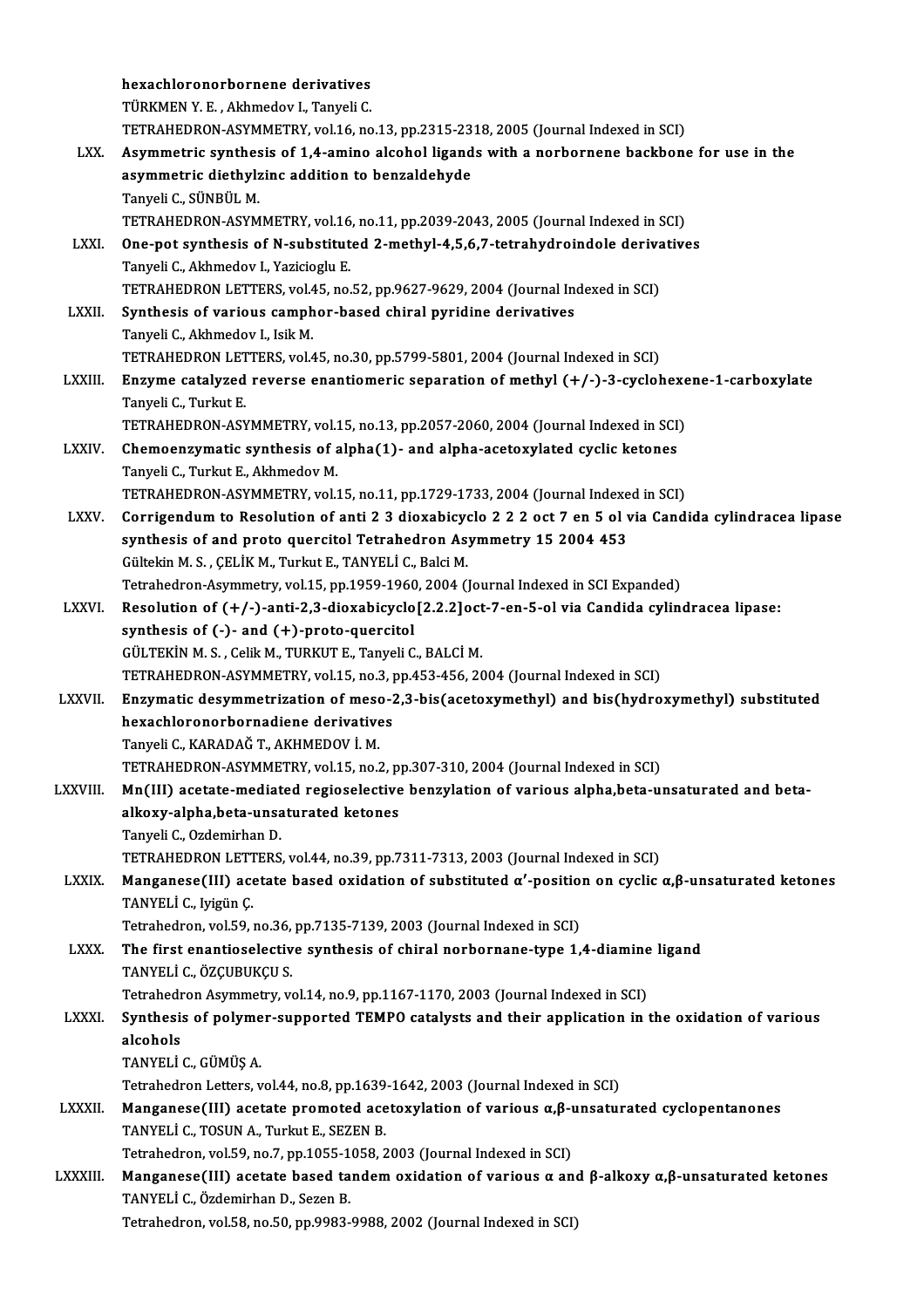| <b>LXXXIV.</b> | ROMP-polymers, in asymmetric catalysis: The role of the polymer backbone                                                                                                               |
|----------------|----------------------------------------------------------------------------------------------------------------------------------------------------------------------------------------|
|                | Bolm C., Tanyeli C., Grenz A., Dinter C.                                                                                                                                               |
|                | ADVANCED SYNTHESIS & CATALYSIS, vol.344, pp.649-656, 2002 (Journal Indexed in SCI)                                                                                                     |
| <b>LXXXV.</b>  | Mn(III)-mediated radical C-C bond formation: Regioselective $\alpha'$ -allylation of $\alpha, \beta$ -unsaturated ketones                                                              |
|                | TANYELİ C., Özdemirhan D.                                                                                                                                                              |
|                | Tetrahedron Letters, vol.43, no.22, pp.3977-3980, 2002 (Journal Indexed in SCI)                                                                                                        |
| <b>LXXXVI.</b> | Resolution of $(\pm)$ -2-substituted norbornadiene and hexachloronorbornadiene derivatives using CCL                                                                                   |
|                | and PLE                                                                                                                                                                                |
|                | TANYELİ C., ÇELİKEL G., Akhmedov I. M.                                                                                                                                                 |
|                | Tetrahedron Asymmetry, vol.12, no.16, pp.2305-2308, 2001 (Journal Indexed in SCI)                                                                                                      |
| <b>LXXXVII</b> | Manganese(III) acetate based selective oxidation of the tertiary $\alpha'$ -position on various cyclic $\alpha, \beta$ -<br>unsaturated ketones                                        |
|                | TANYELİ C., Sezen B., Iyigün Ç., Elmal O.                                                                                                                                              |
|                | Tetrahedron Letters, vol.42, no.36, pp.6397-6399, 2001 (Journal Indexed in SCI)                                                                                                        |
| LXXXVIII.      | PLE catalysed enantiomeric separation of various (+/-)-6-acetoxy-alpha, beta-unsaturated cyclic                                                                                        |
|                | ketones                                                                                                                                                                                |
|                | Tanyeli C., Sezen B., Dikici E., Fleischhauer J., Repges C., Wang Y., Gawronski J., Kacprzak K.                                                                                        |
|                | ENANTIOMER, vol.6, no.4, pp.219-227, 2001 (Journal Indexed in SCI)                                                                                                                     |
| <b>LXXXIX.</b> | CCL- and PLE-catalyzed reverse enantiomeric separation of various $(+/-)$ -2-thienylcarbinols                                                                                          |
|                | Tanyeli C., Akhmedov I., Ozdemirhan D.                                                                                                                                                 |
|                | ENANTIOMER, vol.6, no.5, pp.259-265, 2001 (Journal Indexed in SCI)                                                                                                                     |
| XC.            | Enantioselective hydrolysis of potent amino acid precursors 5-oxazolidinone derivatives                                                                                                |
|                | Tanyeli C., Sezen B.                                                                                                                                                                   |
|                | ENANTIOMER, vol.6, no.4, pp.229-233, 2001 (Journal Indexed in SCI)                                                                                                                     |
| XCI.           | Development and evaluation of a remote-loadable liposomal camptothecin which contains a                                                                                                |
|                | polyamine functionality at position 7.                                                                                                                                                 |
|                | Demir A., Tanyeli C., Zimmer S., Kruszewski S., Bom D., Yang D., Chavan A., Pommier Y., Burke T.                                                                                       |
| XCII.          | CLINICAL CANCER RESEARCH, vol.6, 2000 (Journal Indexed in SCI)<br>Manganese(III) acetate based tandem oxidation of various cyclic $\beta$ -alkoxy $\alpha, \beta$ -unsaturated ketones |
|                | TANYELİ C, Sezen B                                                                                                                                                                     |
|                | Tetrahedron Letters, vol.41, no.41, pp.7973-7976, 2000 (Journal Indexed in SCI)                                                                                                        |
| XCIII.         | A facile synthesis of various butenolides                                                                                                                                              |
|                | Tanyeli C., CALİSKAN Z.Z.                                                                                                                                                              |
|                | SYNTHETIC COMMUNICATIONS, vol.30, no.16, pp.2855-2862, 2000 (Journal Indexed in SCI)                                                                                                   |
| XCIV.          | Synthesis of catalytically active polymers by means of ROMP.                                                                                                                           |
|                | Bolm C., Tanyeli C., Dinter C., Seger A., Grenz A.                                                                                                                                     |
|                | ABSTRACTS OF PAPERS OF THE AMERICAN CHEMICAL SOCIETY, vol.218, 1999 (Journal Indexed in SCI)                                                                                           |
| XCV.           | PLE and HLE catalyzed reverse enantiomeric separation of $(\pm)$ -methyl-2- methoxy-1-methyl-2,5-                                                                                      |
|                | cyclohexadiene-1-carboxylate derivatives                                                                                                                                               |
|                | TANYELİ C., Sezen B., DEMİR A. G., ALVES R. B., ARSENİYADİS S.                                                                                                                         |
|                | Tetrahedron Asymmetry, vol.10, no.6, pp.1129-1133, 1999 (Journal Indexed in SCI)                                                                                                       |
| XCVI.          | Release rates of the anticancer drug topotecan measured by FLIM                                                                                                                        |
|                | Nowaczyk K., Herman P., Demir A., Tanyeli C., Burke T., Lakowicz J., Johnson M.<br>BIOPHYSICAL JOURNAL, vol.76, no.1, 1999 (Journal Indexed in SCI)                                    |
| XCVII.         | Synthesis and Rhizopus oryzae mediated enantioselective hydrolysis of $\alpha$ -acetoxy aryl alkyl ketones                                                                             |
|                | DEMİR A. G., HAMAMCI H., TANYELİ C., Akhmedov I. M., DOGANEL F.                                                                                                                        |
|                | Tetrahedron Asymmetry, vol.9, no.10, pp.1673-1677, 1998 (Journal Indexed in SCI)                                                                                                       |
| XCVIII.        | Novel enantioselective synthesis of trans-a-(2-carboxycyclo-prop-1-yl)glycines: Conformationally                                                                                       |
|                | constrained L-glutamate analogues                                                                                                                                                      |
|                | DEMİR A. G., TANYELİ C., CAGİR A., Nawaz Tahir M., Ulku D.                                                                                                                             |
|                | Tetrahedron Asymmetry, vol.9, no.6, pp.1035-1042, 1998 (Journal Indexed in SCI)                                                                                                        |
|                |                                                                                                                                                                                        |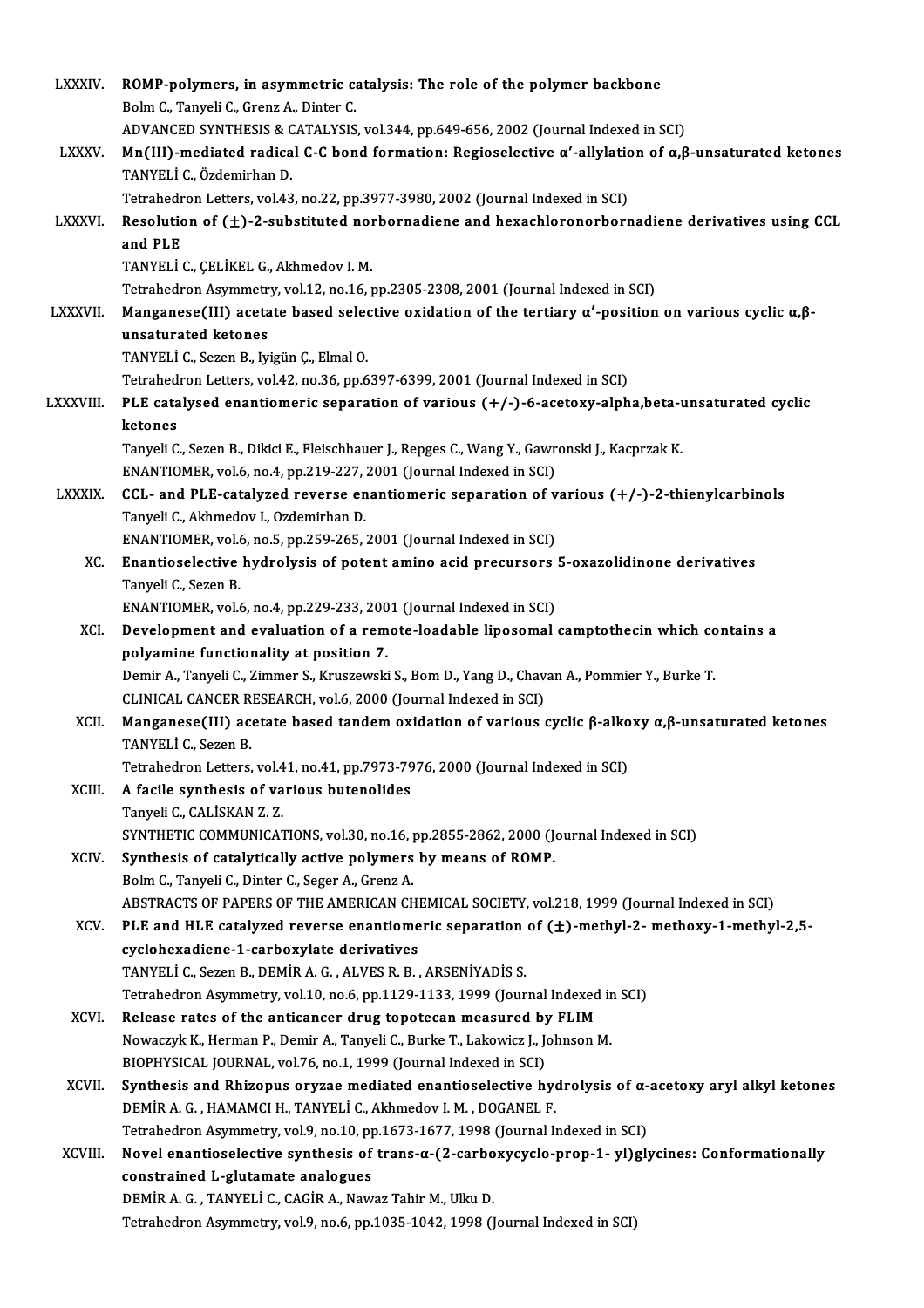| <b>XCIX</b> | 2-Hydroxy-5,5-dimethylcyclohex-2-en-1-one                                                             |
|-------------|-------------------------------------------------------------------------------------------------------|
|             | Ulku D., Tahir M., Tanyeli C., Demir A., DİKİCİ E.                                                    |
|             | ACTA CRYSTALLOGRAPHICA SECTION C-CRYSTAL STRUCTURE COMMUNICATIONS, vol.53, pp.1998-1999, 1997         |
|             | (Journal Indexed in SCI)                                                                              |
| C.          | Manganese triacetate mediated regeneration of carbonyl compounds from oximes                          |
|             | DEMIR A. G., TANYELİ C., ALTİNEL E.                                                                   |
|             | Tetrahedron Letters, vol.38, no.41, pp.7267-7270, 1997 (Journal Indexed in SCI)                       |
| CI.         | New chiral synthons from the PLE catalyzed enantiomeric separation of 6-acetoxycyclohex-2-en-1-       |
|             | one derivatives.                                                                                      |
|             | Tanyeli C., Demir A., Dikici E.                                                                       |
|             | ABSTRACTS OF PAPERS OF THE AMERICAN CHEMICAL SOCIETY, vol.214, pp.219-220, 1997 (Journal Indexed in   |
|             | SCI)                                                                                                  |
| CII.        | Conversion of amino acids to their chiral 2-substituted pyrrole derivatives.                          |
|             | Demir A., Tanyeli C., Gercek Z.                                                                       |
|             | ABSTRACTS OF PAPERS OF THE AMERICAN CHEMICAL SOCIETY, vol.214, pp.322-323, 1997 (Journal Indexed in   |
|             | SCI)                                                                                                  |
| CIII.       | Configuration of the Diels-Alder adduct of hexachlorocyclopentadiene with L-menthyl acrylate          |
|             | ÜLKÜ D., TAHİR M. N., DEMİR A. S., Akhmedov I., Tanyeli C.                                            |
|             | ACTA CRYSTALLOGRAPHICA SECTION C-CRYSTAL STRUCTURE COMMUNICATIONS, vol.53, pp.899-901, 1997           |
|             | (Journal Indexed in SCI)                                                                              |
| CIV.        | Conversion of homochiral amines, $\beta$ -amino alcohols and $\alpha$ -amino acids to their chiral 2- |
|             | methylpyrrole derivatives                                                                             |
|             | DEMİR A. G., Akhmedov I. M., TANYELİ C., GERÇEK Z., Gadzhili R. A.                                    |
|             | Tetrahedron Asymmetry, vol.8, no.5, pp.753-757, 1997 (Journal Indexed in SCI)                         |
| CV.         | A facile synthesis of $(+/-)$ -mintlactone<br>Tanyeli C., ÇALİŞKAN Z., Demir A.                       |
|             | SYNTHETIC COMMUNICATIONS, vol 27, no.19, pp.3471-3476, 1997 (Journal Indexed in SCI)                  |
| CVI.        | PLE catalyzed enantiomeric separation of $(+/-)$ -2-furylcarbinols                                    |
|             | Tanveli C., Demir A., Arkin A., Akhmedov I.                                                           |
|             | ENANTIOMER, vol.2, no.6, pp.433-439, 1997 (Journal Indexed in SCI)                                    |
| CVII.       | Enantioselective reduction of ketones with borane catalyzed by cyclic beta-amino alcohols prepared    |
|             | from proline                                                                                          |
|             | Demir A., Mecitoglu I., Tanyeli C., Gulbeyaz V.                                                       |
|             | TETRAHEDRON-ASYMMETRY, vol.7, no.12, pp.3359-3364, 1996 (Journal Indexed in SCI)                      |
| CVIII.      | New chiral synthon from the PLE catalyzed enantiomeric separation of 6-acetoxy-3-methylcyclohex-      |
|             | $2$ -en-1-one                                                                                         |
|             | Tanyeli C., Demir A., Dikici E.                                                                       |
|             | TETRAHEDRON-ASYMMETRY, vol.7, no.8, pp.2399-2402, 1996 (Journal Indexed in SCI)                       |
| CIX.        | A simple synthesis of 1-aminophosphonic acids from 1-hydroxyiminophosphonates with NaBH4 in           |
|             | the presence of transition metal compounds                                                            |
|             | Demir A., Tanyeli C., Sesenoglu O., Demic S., Evin O.                                                 |
|             | TETRAHEDRON LETTERS, vol.37, no.3, pp.407-410, 1996 (Journal Indexed in SCI)                          |
| CX.         | The facile synthesis of cyclopentanoid antibiotic kjellmanianone                                      |
|             | Demir A., Tanyeli C., Gulbeyaz V., Akgul H.                                                           |
|             | TURKISH JOURNAL OF CHEMISTRY, vol.20, no.3, pp.244-248, 1996 (Journal Indexed in SCI)                 |
| CXI.        | Reactions of 2-substituted epichlorohydrins                                                           |
|             | Tanyeli C., Demir A., Akhmedov I., Ozgul E., Kandemir C.                                              |
|             | SYNTHETIC COMMUNICATIONS, vol.26, no.16, pp.2967-2980, 1996 (Journal Indexed in SCI)                  |
| CXII.       | Enantioselective synthesis of 4-hydroxy-3-(3-oxo-1-phenyl butyl)2H-1-benzopyran-2-one                 |
|             | (Warfarin)                                                                                            |
|             | Demir A., Tanyeli C., Gulbeyaz V., Akgun H.                                                           |
|             |                                                                                                       |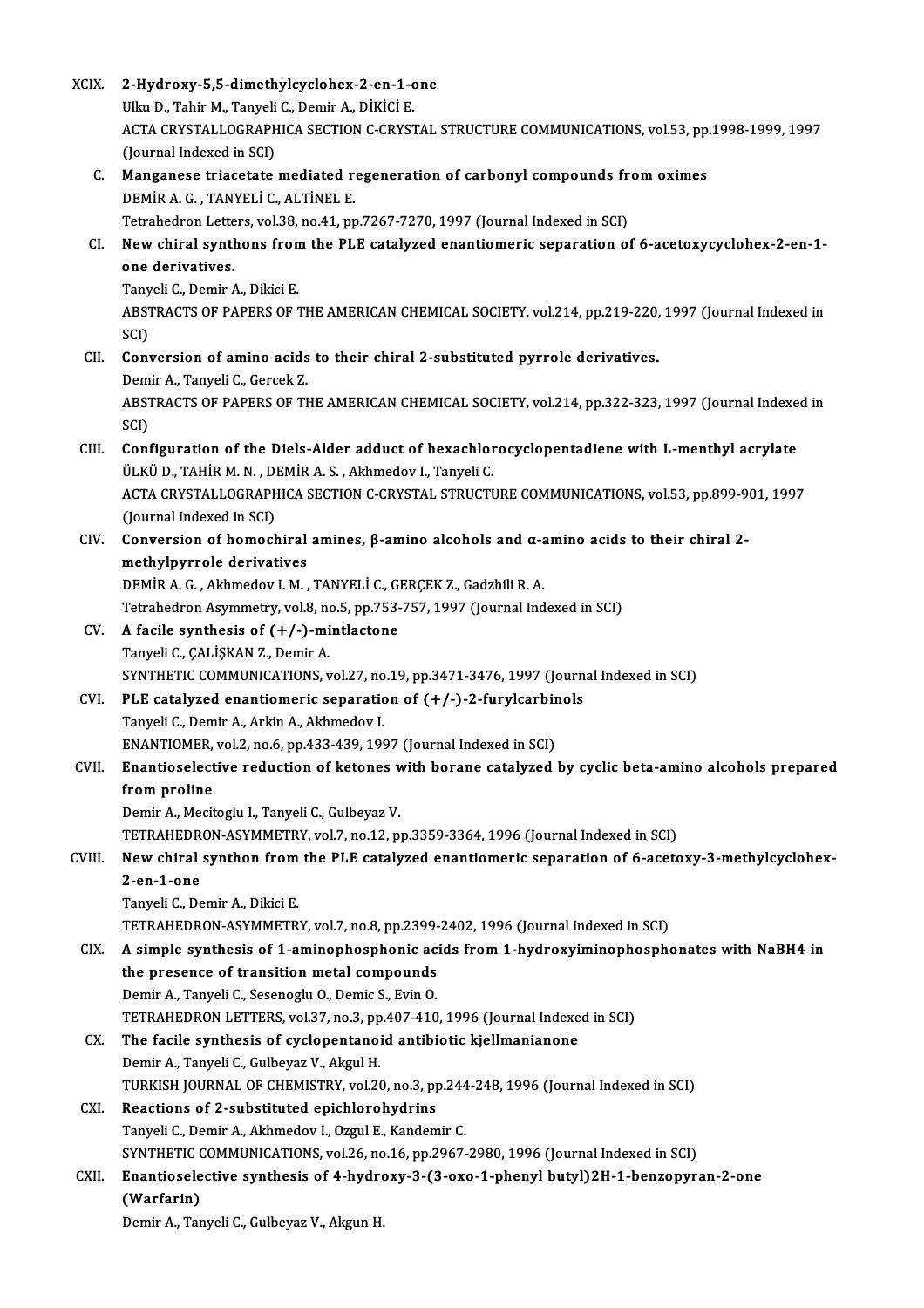TURKISH JOURNAL OF CHEMISTRY, vol.20, no.2, pp.139-145, 1996 (Journal Indexed in SCI)<br>PUTENOLIDE ANNELATIONS USING A MANGANESE(III) OVIDATION – A SYNTHESI

|              | TURKISH JOURNAL OF CHEMISTRY, vol.20, no.2, pp.139-145, 1996 (Journal Indexed in SCI)               |
|--------------|-----------------------------------------------------------------------------------------------------|
| CXIII.       | BUTENOLIDE ANNELATIONS USING A MANGANESE(III) OXIDATION - A SYNTHESIS OF JOLKINOLIDE-               |
|              | Е                                                                                                   |
|              | DEMIR A., TANYELI C., AKGUN H., CALISKAN Z., OZGUL E.                                               |
|              | BULLETIN DE LA SOCIETE CHIMIQUE DE FRANCE, vol.132, no.4, pp.423-427, 1995 (Journal Indexed in SCI) |
| <b>CXIV</b>  | <b>ACID-CATALYZED ALPHA-PYRONE RING FORMATION REACTIONS</b>                                         |
|              | TANYELI C., DEMIR A., OZARSLAN O., MECIDOGLU I., TARHAN O.                                          |
|              | HETEROCYCLES, vol.37, no.3, pp.1705-1715, 1994 (Journal Indexed in SCI)                             |
| CXV .        | HEXACHLOROCYCLOPENTADIENE IN DIELS-ALDER ASYMMETRIC REACTION                                        |
|              | AKHMEDOV I., PEYNIRCIOGLU B., MAMEDOV E., TANYELI C., DEMIR A.                                      |
|              | TETRAHEDRON, vol.50, no.7, pp.2099-2106, 1994 (Journal Indexed in SCI)                              |
| CXVI.        | ASYMMETRIC ENE REACTIONS OF 2-METHYLPROPENE WITH CHLOROALDEHYDES IN THE PRESENCE                    |
|              | OF BORONTRIFLUORIDE-L-MENTHYLETHYL ETHERATE                                                         |
|              | AKHMEDOV I., TANYELI C., AKHMEDOV M., MOHAMMADI M., DEMIR A.                                        |
|              | SYNTHETIC COMMUNICATIONS, vol.24, no.2, pp.137-143, 1994 (Journal Indexed in SCI)                   |
| <b>CXVII</b> | AN EFFICIENT BUTENOLIDE ANNULATION VIA ALPHA'-CHLOROACETOXYLATION OF ENONES USING                   |
|              | MANGANESE(III) ACETATE AND CHLOROACETIC ACID                                                        |
|              | DEMIR A., AKGUN H., TANYELI C., SAYRAC T., WATT D.                                                  |
|              | SYNTHESIS-STUTTGART, no.9, pp.719-721, 1991 (Journal Indexed in SCI)                                |
| CXVIII.      | AN EFFICIENT SYNTHESIS OF SUBSTITUTED 2H-PYRAN-2-ONE DERIVATIVES VIA THE CONJUGATED                 |
|              | ADDITION OF THE ENOLATES OF CARBONYL-COMPOUNDS TO ENAMINOESTERS                                     |
|              | DEMIR A., TANYELI C., URKMEZKARAASLAN R., SAYRAC T.                                                 |
|              | SYNTHETIC COMMUNICATIONS, vol.21, no.14, pp.1433-1441, 1991 (Journal Indexed in SCI)                |
| <b>CXIX</b>  | OXIDATION OF ARYL ALKYL KETONES TO ALPHA-ACYLOXY, ALPHA-(CAMPHORSULFONYLOXY), OR                    |
|              | ALPHA-HYDROXY DERIVATIVES USING MANGANESE(III) ACETATE IN COMBINATION WITH                          |
|              | CARBOXYLIC-ACIDS OR (1S)-(+)-10-CAMPHORSULFONIC ACID                                                |
|              | DEMIR A., CAMKERTEN N., AKGUN H., TANYELI C., MAHASNEH A., WATT D.                                  |
|              | SYNTHETIC COMMUNICATIONS, vol.20, no.15, pp.2279-2289, 1990 (Journal Indexed in SCI)                |
| CXX.         | ANNULATION REACTIONS OF 4-METHOXY-2-PYRONE WITH VARIOUS ACTIVE METHYL COMPOUNDS                     |
|              | TANYELI C , TARHAN O                                                                                |
|              | SYNTHETIC COMMUNICATIONS, vol.19, no.15, pp.2749-2753, 1989 (Journal Indexed in SCI)                |
| CXXI.        | REACTIVITY OF 4-HYDROXY-2-PYRONES IN THE DIELS-ALDER REACTIONS                                      |
|              | TANYELI C , TARHAN O                                                                                |
|              | SYNTHETIC COMMUNICATIONS, vol.19, pp.2453-2460, 1989 (Journal Indexed in SCI)                       |
|              |                                                                                                     |

## Refereed Congress / Symposium Publications in Proceedings

- efereed Congress / Symposium Publications in Proceedings<br>I. Synthesis of chiral heterocyclic compounds from enantiomerically rich sulfa-Michael adducts<br>HASH CIOČIH LABLD, TANVELLC Synthesis of chiral heterocycli<br>HASILCIOĞULLARI D., TANYELİ C.<br>255th ACS National Meeting New Synthesis of chiral heterocyclic compounds from enantiomerically rich sulfa-M<br>HASILCIOĞULLARI D., TANYELİ C.<br>255th ACS National Meeting, New Orleans, United States Of America, 18 - 22 March 2018<br>Organosatelytis Asymmetris HASILCIOĞULLARI D., TANYELİ C.<br>255th ACS National Meeting, New Orleans, United States Of America, 18 - 22 March 2018<br>II. Organocatalytic Asymmetric Synthesis of Dihydronaphthofurans via Friedel-Crafts / Substition<br>Domi
- 255th ACS National Meetir<br>Organocatalytic Asymm<br>Domino Type Reaction<br>TANVELLC Organocat<br>Domino Ty<br>TANYELİ C.<br>TRAMECH I Domino Type Reaction<br>TANYELİ C.<br>TRAMECH IX 2017, Fez, Morocco, 22 - 25 November 2017
- TANYELİ C.<br>IRAMECH IX 2017, Fez, Morocco, 22 25 November 2017<br>III. Bifonksiyonel Skuaramit Organokatalizörlerin Friedel/Crafts Domino Tipi Tepkimelerde İncelenmesi<br>SUSAM D. TANYELİ C SUSAM D., TANYELİ C.<br>29. Ulusal Kimya Kongresi, Turkey, 10 - 14 September 2017 Bifonksiyonel Skuaramit Organokatalizörlerin Friedel<br>SUSAM D., TANYELİ C.<br>29. Ulusal Kimya Kongresi, Turkey, 10 - 14 September 2017<br>İsatin Türevi Ketiminlere g. Azide Katanların Asimetri

SUSAM D., TANYELİ C.<br>29. Ulusal Kimya Kongresi, Turkey, 10 - 14 September 2017<br>IV. İsatin Türevi Ketiminlere α-Azido Ketonların Asimetrik Organokatalitik Katılması<br>KARAHAN S. TANVELİ C KARAHAN S., TANYELİ C.<br>29. Ulusal Kimya Kongresi, Ankara, Turkey, 10 - 14 September 2017, vol.2017, pp.1609 İsatin Türevi Ketiminlere α-Azido Ketonların Asimetrik Organokatalitik Katılı<br>KARAHAN S., TANYELİ C.<br>29. Ulusal Kimya Kongresi, Ankara, Turkey, 10 - 14 September 2017, vol.2017, pp.1609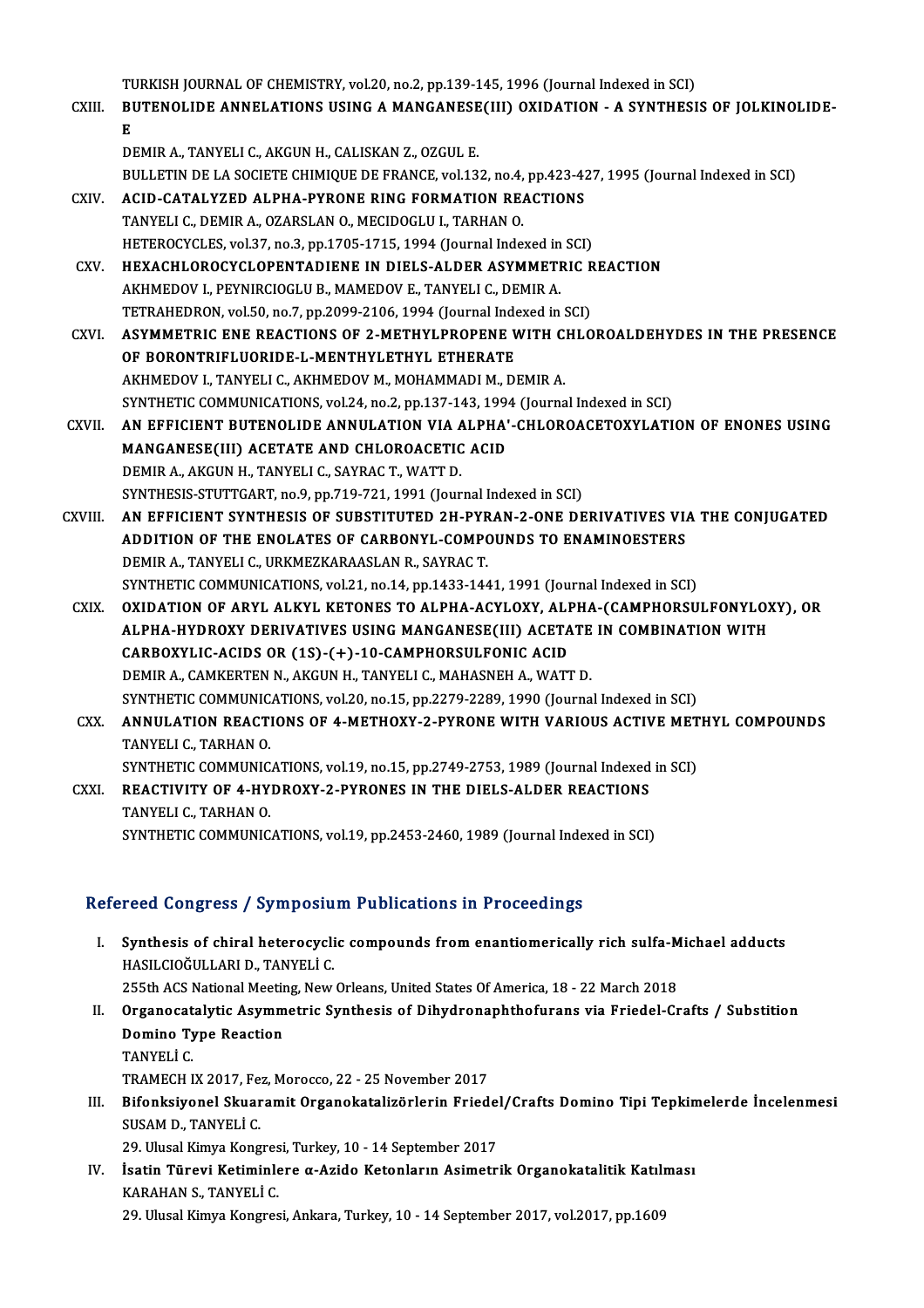| V.      | kiral Tetrahidropridin bileşiklerinin enzimatik rezolüsyon yolu üzerinden sentezi                                                                                              |
|---------|--------------------------------------------------------------------------------------------------------------------------------------------------------------------------------|
|         | TANYELİ C., ÖZDEMİRHAN F. D.                                                                                                                                                   |
|         | 29. Ulusal Kimya Kongresi, Turkey, 10 - 14 September 2017                                                                                                                      |
| VI.     | Bifonksiyonel OrganokatalizörlerinDekarboksilatif Aldol Tepkimelerinde İncelenmesi                                                                                             |
|         | BAYER E., TANYELİ C.                                                                                                                                                           |
|         | 29. Ulusal Kimya Kongresi, Ankara, Turkey, 10 - 14 September 2017                                                                                                              |
| VII.    | Metil Tiyoglikolatın Çalkon Türevlerine Asimetrik Organokatalitik Sülfa-Michael Katılmaları                                                                                    |
|         | HASILCIOĞULLARI D., TANYELİ C.                                                                                                                                                 |
|         | 29. Ulusal Kimya Kongresi, Ankara, Turkey, 10 - 14 September 2017                                                                                                              |
| VIII.   | Asymmetric organocatalytic Michael additions of methyl thioglycolate to various acceptors                                                                                      |
|         | HASILCIOĞULLARI D., TANYELİ C.                                                                                                                                                 |
|         | 253rd ACS National Meeting Exposition, 2 - 06 April 2017                                                                                                                       |
| IX.     | Asymmetric Organocatalytic Michael Additions of Thioglycolic Esters to Various Acceptors<br>HASILCIOĞULLARI D., TANYELİ C.                                                     |
|         | ACS 253rd National Meeting, San-Francisco, Costa Rica, 02 April 2017 - 06 April 2016                                                                                           |
| $X_{-}$ | Evaluation of bifunctional organocatalysts in Friedel Crafts substitution domino type reaction                                                                                 |
|         | Susam D., TANYELİ C.                                                                                                                                                           |
|         | 252nd ACS National Meeting in Philadelphia, 21 - 25 August 2016                                                                                                                |
| XI.     | Enantioselective aza-Henry reaction of t-Boc protected imines and nitroalkanes with bifunctional                                                                               |
|         | squaramide organocatalysts                                                                                                                                                     |
|         | SUSAM D., TANYELİ C.                                                                                                                                                           |
|         | 252nd ACS National Meeting, 21 - 25 August 2016                                                                                                                                |
| XII.    | Enantioselective synthesis of 2 indolyl 1 nitro derivatives                                                                                                                    |
|         | Kanberoğlu E., TANYELİ C.                                                                                                                                                      |
|         | 252nd ACS National Meeting in Philadelphia, 21 - 25 August 2016                                                                                                                |
| XIII.   | Design of 2 AminoDMAP Quinine Based Organocatalyst Library Their Applications                                                                                                  |
|         | TANYELİ C                                                                                                                                                                      |
| XIV.    | Anatolian Conference on Synthetic Organic Chemistry, 21 - 24 March 2016<br>Bifunctional 2 aminoDMAP thiourea catalyzed enantioselective Michael addition of thioacetic acid to |
|         | trans beta nitrostyrenes                                                                                                                                                       |
|         | TÖZENDEMİR D., TANYELİ C.                                                                                                                                                      |
|         | Anatolian Conference on Synthetic Organic Chemistry ACSOC II, 21 - 24 March 2016                                                                                               |
| XV.     | Enantioselective addition of 1 3 dicarbonyl compounds to N alkoxycarbonyl ketimines derived from                                                                               |
|         | isatins                                                                                                                                                                        |
|         | DUYGU I., TANYELI C.                                                                                                                                                           |
|         | Anatolian Conference on Synthetic Organic Chemistry ACSOC II, 21 - 24 March 2016                                                                                               |
| XVI.    | New quinine based squaramide catalyst and its evaluation in the asymmetric reactions of isatin                                                                                 |
|         | derived ketimines                                                                                                                                                              |
|         | Karahan S., TANYELİ C.                                                                                                                                                         |
|         | Anatolian Conference on Synthetic Organic Chemistry ACSOC II, 21 - 24 March 2016                                                                                               |
| XVII.   | Design of Novel Organocatalyst Library Applications<br>TANYELİ C                                                                                                               |
|         | International Chemistry Conference on Organic and Bioorganic Chemistry, 16 - 18 February 2016                                                                                  |
| XVIII.  | GABA Analoglarının Organokatalik Asimetrik Formal Sentezleri                                                                                                                   |
|         | TANYELİ C                                                                                                                                                                      |
|         | 3. İlaç Kimyası: İlaç Etkin Maddesi Tasarımı, Sentezi, Üretimi ve Standardizasyonu Kongresi, Turkey, 20 - 22 March                                                             |
|         | 2015                                                                                                                                                                           |
| XIX.    | 2 AminoDMAP ve Kinin Temelli Bifonksiyonel Organokatalizörler ile 1 Nitropropanın Nitroolefinlere                                                                              |
|         | Enantiyoseçici Michael Katılması                                                                                                                                               |
|         | KANBEROĞLU E., TANYELİ C.                                                                                                                                                      |
|         | 3. İlaç Kimyası: İlaç Etkin Maddesi Tasarımı, Sentezi, Üretimi ve Standardizasyonu Kongresi, 20 - 22 March 2015                                                                |
|         |                                                                                                                                                                                |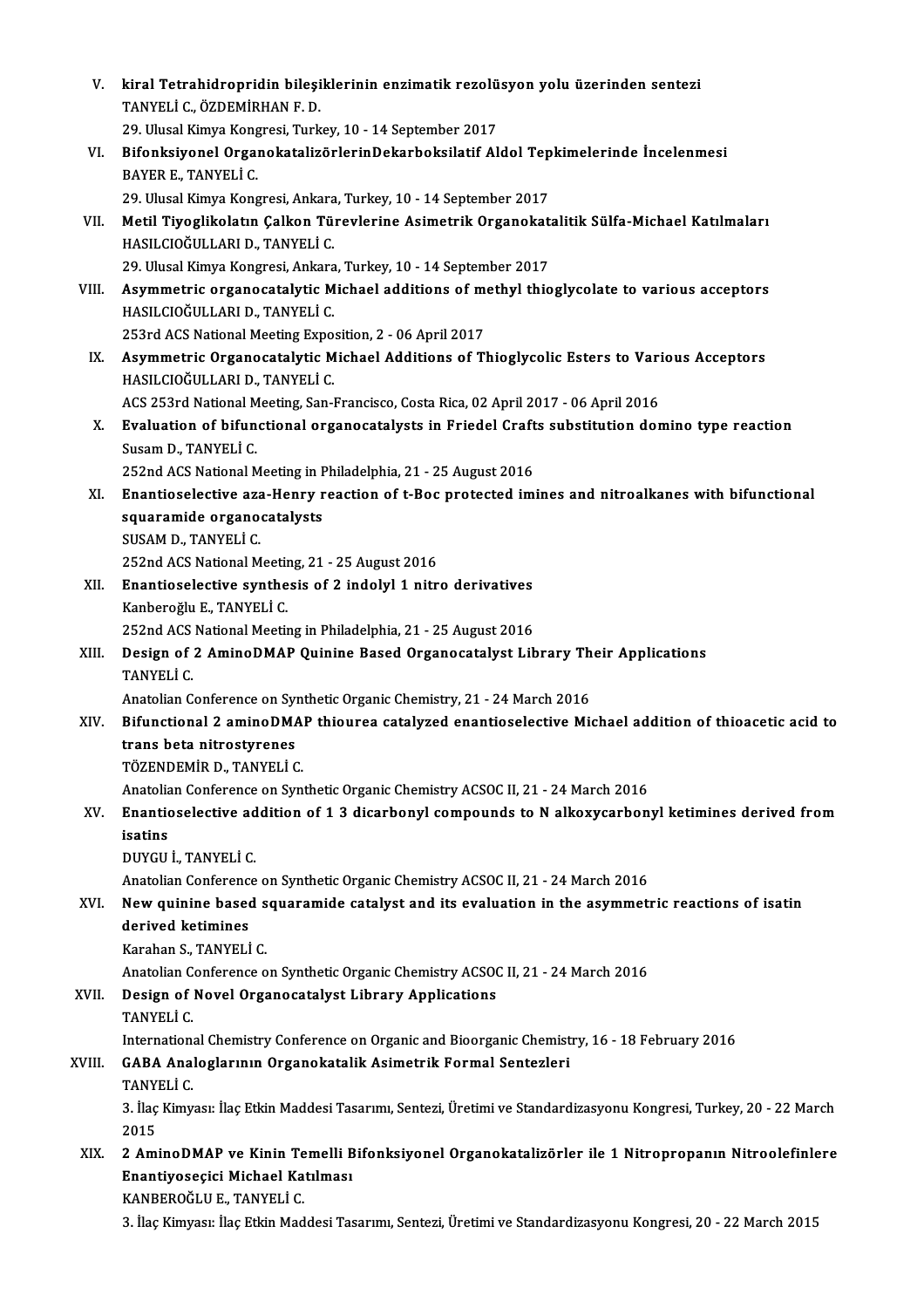XX. Bifonksiyonel Skuaramit Organokatalizörler ile Malononitrilin Çalkona Enantiyoseçici Michael<br>Katılması **Bifonksiy**<br>Katılması<br>SARCIN N Bifonksiyonel Skuara<br>Katılması<br>SARGIN N., TANYELİ C.<br>2. İlas Yimuasu İlas Etki

Katılması<br>SARGIN N., TANYELİ C.<br>3. İlaç Kimyası: İlaç Etkin Maddesi Tasarımı, Sentezi, Üretimi ve Standardizasyonu Kongresi, Turkey, 20 - 22 March<br>2015 SARGI<br>3. İlaç<br>2015<br>Nitre 3. İlaç Kimyası: İlaç Etkin Maddesi Tasarımı, Sentezi, Üretimi ve Standardizasyonu Kongresi, Turkey, 20 - 22<br>2015<br>XXI. Nitroalkanların t Boc Korunumlu İminlerle Organokatalik Enantiyoseçici Aza Henry Tepkimesi<br>SUSAM D. TAN

2015<br>Nitroalkanların t Bo<br>SUSAM D., TANYELİ C.<br>2. İlas Kimyasu İlas Etk Nitroalkanların t Boc Korunumlu İminlerle Organokatalik Enantiyoseçici Aza Henry Tepkimesi<br>SUSAM D., TANYELİ C.<br>3. İlaç Kimyası: İlaç Etkin Maddesi Tasarımı, Sentezi, Üretimi ve Standardizasyonu Kongresi, Turkey, 20 - 22 M

SUSAM D., TANYELİ C.<br>3. İlaç Kimyası: İlaç Etkin Maddesi Tasarımı, Sentezi, Üretimi ve Standardizasyonu Kongresi, Turkey, 20 - 22 March<br>2015

XXII. 2-AminoDMAP/sulfonamide and (thio)urea type organocatalysts and applications TANYELİC., IsikM. 2-AminoDMAP/sulfonamide and (thio)urea type organocatalysts and applications<br>TANYELİ C., Isik M.<br>246th National Meeting of the American-Chemical-Society (ACS), Indiana, United States Of America, 8 - 12<br>Sentember 2012, Vel

TANYELİ C., Isik M.<br>246th National Meeting of<br>September 2013, vol.246<br>Chamaanzumatia sunth 246th National Meeting of the American-Chemical-Society (ACS), Indiana, United States Of America, 8 - 1<br>September 2013, vol.246<br>XXIII. Chemoenzymatic synthesis of various spiro cyclopentenone-pyran and spiro dihydropyran<br>c

September 20<br>Chemoenzyr<br>compounds<br>Ordemirben I Chemoenzymatic synthesis of var<br>compounds<br>Ozdemirhan F.D., Tanyeli C., Guzel A.<br>244th National Fall Meeting of the Am

Ozdemirhan F.D., Tanyeli C., Guzel A.

compounds<br>Ozdemirhan F. D. , Tanyeli C., Guzel A.<br>244th National Fall Meeting of the American-Chemical-Society (ACS), Pennsylvania, United States Of America, 19<br>23 August 2012, vol.244

## Supported Projects

BALCI M., AKDAĞ A., TANYELİ C., Project Supported by Higher Education Institutions, N-Propargil Grubu İçeren Pirol Dü per cod 'r rojools<br>BALCI M., AKDAĞ A., TANYELİ C., Project Supported by Higher Education Institutions, N-Propargil Grubu İçeren Pirc<br>Türevlerinin Çeşitli Katalizörlerle Siklizasyonu: Yeni İskelet Yapısına Sahip Heterosi BALCI M., *l*<br>Türevlerin<br>Continues<br>TANVELİ C Türevlerinin Çeşitli Katalizörlerle Siklizasyonu: Yeni İskelet Yapısına Sahip Heterosiklik Bileşiklerin Tasarımı, 2013<br>Continues<br>TANYELİ C., TÜMER M., Project Supported by Higher Education Institutions, 2H-NAPHTHO[1,2-B] P

Continues<br>TANYELİ C., TÜMER M., Project Supported by Higher Education Institution<br>TÜREVLERİNİN ORGANOKATALİTİK ASİMETRİK SENTEZİ, 2018 - 2020<br>TANYELİ G. DÜNDAR E. Projest Supported bu Higher Education Institut TANYELİ C., TÜMER M., Project Supported by Higher Education Institutions, 2H-NAPHTHO[1,2-B] PYRAN -2-ONE<br>TÜREVLERİNİN ORGANOKATALİTİK ASİMETRİK SENTEZİ, 2018 - 2020<br>TANYELİ C., DÜNDAR E., Project Supported by Higher Educat

TÜREVLERİNİN ORGANOKATALİTİK ASİMETRİK SENTEZİ, 2018 - 2020<br>TANYELİ C., DÜNDAR E., Project Supported by Higher Education Institutions, 2-İNDOLİL-1-NİTRO TÜREVLERİNİN<br>ENANTİYOSECİCİ SENTEZİ, 2018 - 2020 TANYELİ C., DÜNDAR E., Project Supported by Higher Education Institutions, 2-İNDOLİL-1-NİTRO TÜREVLERİNİN<br>ENANTİYOSEÇİCİ SENTEZİ, 2018 - 2020<br>TANYELİ C., SUSAM D., Project Supported by Higher Education Institutions, BİFONK

ENANTİYOSEÇİCİ SENTEZİ, 2018 - 2020<br>TANYELİ C., SUSAM D., Project Supported by Higher Education Institutions, B<br>FRİEDEL/CRAFTS DOMİNO TİPİ REAKSİYONDA İNCELENMESİ, 2018 - 2020<br>ZORA M. DOĞAN Ö. AKDAĞ A. TÜRKYU MAZ S. KANOVA TANYELİ C., SUSAM D., Project Supported by Higher Education Institutions, BİFONKSİYONEL ORGANOKATALİZÖRLEI<br>FRİEDEL/CRAFTS DOMİNO TİPİ REAKSİYONDA İNCELENMESİ, 2018 - 2020<br>ZORA M., DOĞAN Ö., AKDAĞ A., TÜRKYILMAZ S., KANOVA

FRİEDEL/CRAFTS DOMİNO TİPİ REAKSİYONDA İNCELENMESİ, 2018 - 2020<br>ZORA M., DOĞAN Ö., AKDAĞ A., TÜRKYILMAZ S., KANOVA N., KORKMAZ E., YILMAZ E. S. , ÖZÇUBUKÇU S., TANYEI<br>GÜNBAŞ E. G. , Project Supported by Higher Education In ZORA M., DOĞAN Ö., AKDAĞ A., TÜRKYILMAZ S., KANOVA N., KORKMAZ E., YIL<br>GÜNBAŞ E. G. , Project Supported by Higher Education Institutions, Bazik koşu<br>enaminon bileşiklerinin halkalaşma tepkimelerinin araştırılması, 2018 - 2 GÜNBAŞ E. G. , Project Supported by Higher Education Institutions, Bazik koşullarda N-(5-arilpenta-2,4-diinil)-ß-<br>enaminon bileşiklerinin halkalaşma tepkimelerinin araştırılması, 2018 - 2019<br>TANYELİ C., Project Supported b

enaminon bileşiklerinin halkalaşma tepkimelerinin araştırılması, 2018 - 2019<br>TANYELİ C., Project Supported by Higher Education Institutions, İSATİN TÜREVİ KETİMİNLE<br>ASİMETRİK ORGANOKATALİTİK FRİEDEL-CRAFTS KATILMA REKASİYO

TANYELİ C., Project Supported by Higher Education Institutions, BİFONKSİYONEL ORGANOKATALİZÖRLERİN FRİEDEL<br>/CRAFTS DOMİNO TİPİ REAKSİYONDA İNCELENMESİ, 2017 - 2017 ASİMETRİK ORGANOKATALİTİK FRİEDEL-CRAFTS KATILMA REKAS<br>TANYELİ C., Project Supported by Higher Education Institutions, BİF<br>/CRAFTS DOMİNO TİPİ REAKSİYONDA İNCELENMESİ, 2017 - 2017<br>TANYELİ G. Project Supported by Higher Edu TANYELİ C., Project Supported by Higher Education Institutions, BİFONKSİYONEL ORGANOKATALİZÖRLERİN FRİED<br>/CRAFTS DOMİNO TİPİ REAKSİYONDA İNCELENMESİ, 2017 - 2017<br>TANYELİ C., Project Supported by Higher Education Institutio

/CRAFTS DOMINO TIPI REAKSIYONDA İNCELENMESİ, 2017 - 2017<br>TANYELİ C., Project Supported by Higher Education Institutions, SPİF<br>ORGANOKATALİZÖRLER İLE ENANTİOSEÇİCİ SENTEZİ, 2017 - 2017<br>TANYELİ G. Project Supported by Higher TANYELİ C., Project Supported by Higher Education Institutions, SPİROOKSİNDOL TÜREVLERİNİN BİFONKSİYONEL<br>ORGANOKATALİZÖRLER İLE ENANTİOSEÇİCİ SENTEZİ, 2017 - 2017<br>TANYELİ C., Project Supported by Higher Education Instituti

ORGANOKATALİZÖRLER İLE ENANTİOSEÇİCİ SENTEZİ, 2017 - 2017<br>TANYELİ C., Project Supported by Higher Education Institutions, ENANTİOMERCE ZENGİN SULFA-MİCHAEL KATILM.<br>ÜRÜNLERİNİN SENTEZİ VE POTANSİYEL BİYOAKTİF HETEROSİKLİK B TANYELİ C., Project Supported by Higher Education Institutions, ENANTİOMERCE ZENGİN SULFA-MİCHAEL KATILI<br>ÜRÜNLERİNİN SENTEZİ VE POTANSİYEL BİYOAKTİF HETEROSİKLİK BİLEŞİKLERE DÖNÜŞTÜRÜLMESİ, 2017 - 2011<br>GÜNBAŞ E. G. , DOĞAN ÜRÜNLERİNİN SENTEZİ VE POTANSİYEL BİYOAKTİF HETEROSİKLİK BİLEŞİKLERE DÖNÜŞTÜRÜLMESİ, 2017<br>GÜNBAŞ E. G. , DOĞAN Ö., AKDAĞ A., ÖZÇUBUKÇU S., TANYELİ C., ZORA M., Project Supported by Higher Educ<br>Institutions, ORGANİK ELEKTRO GÜNBAŞ E. G. , DOĞAN Ö., AKDAĞ A., ÖZÇUBUKÇU S., TANYELİ C., ZORA M., Project Supported by Higher Education<br>Institutions, ORGANİK ELEKTRONİK ALANI İÇİN YENİ BİR YAPITAŞININ TASARIMI VE SENTEZİ, 2017 - 2017<br>TANYELİ C., Proj Institutions, ORGANİK<br>TANYELİ C., Project Suj<br>SENTEZİ, 2017 - 2017<br>TANYELİ C. Project Suj TANYELİ C., Project Supported by Higher Education Institutions, 2-İNDOLİL-1-NİTRO TÜREVLERİNİN ENANTİYOSEÇİO<br>SENTEZİ, 2017 - 2017<br>TANYELİ C., Project Supported by Higher Education Institutions, İSATİNLERDEN TÜRETİLMİŞ N-AL

SENTEZİ, 2017 - 2017<br>TANYELİ C., Project Supported by Higher Education Institutions, İSATİNLERDEN TÜRETİLMİŞ N-ALKOKSİ KARBONİL<br>KETİMİNLERİN 1,3- DİKARBONİL BİLEŞİKLERİNE ENANTİOSEÇİCİ KATILMALARI, 2017 - 2017 TANYELİ C., Project Supported by Higher Education Institutions, İSATİNLERDEN TÜRETİLMİŞ N-ALKOKSİ KARBONİL<br>KETİMİNLERİN 1,3- DİKARBONİL BİLEŞİKLERİNE ENANTİOSEÇİCİ KATILMALARI, 2017 - 2017<br>TANYELİ C., Project Supported by

KETİMİNLERİN 1,3- DİKARBONİL BİLEŞİKLERİNE ENANTİOSEÇİCİ KATILMALARI, 2017 - 2017<br>TANYELİ C., Project Supported by Higher Education Institutions, ASYMMETRİC ORGANOCATALYTİC SULFA -MİCHAEI<br>REACTİONS OF THİOLS WİTH a,b -UNSA TANYELİ C., Project Supported by Higher Education Institutions, A<br>REACTIONS OF THIOLS WİTH a,b -UNSATURATED NİTRİLES TİYO<br>ORGANOKATALİTİK SULFA-MİCHAEL TEPKİMELERİ, 2017 - 2017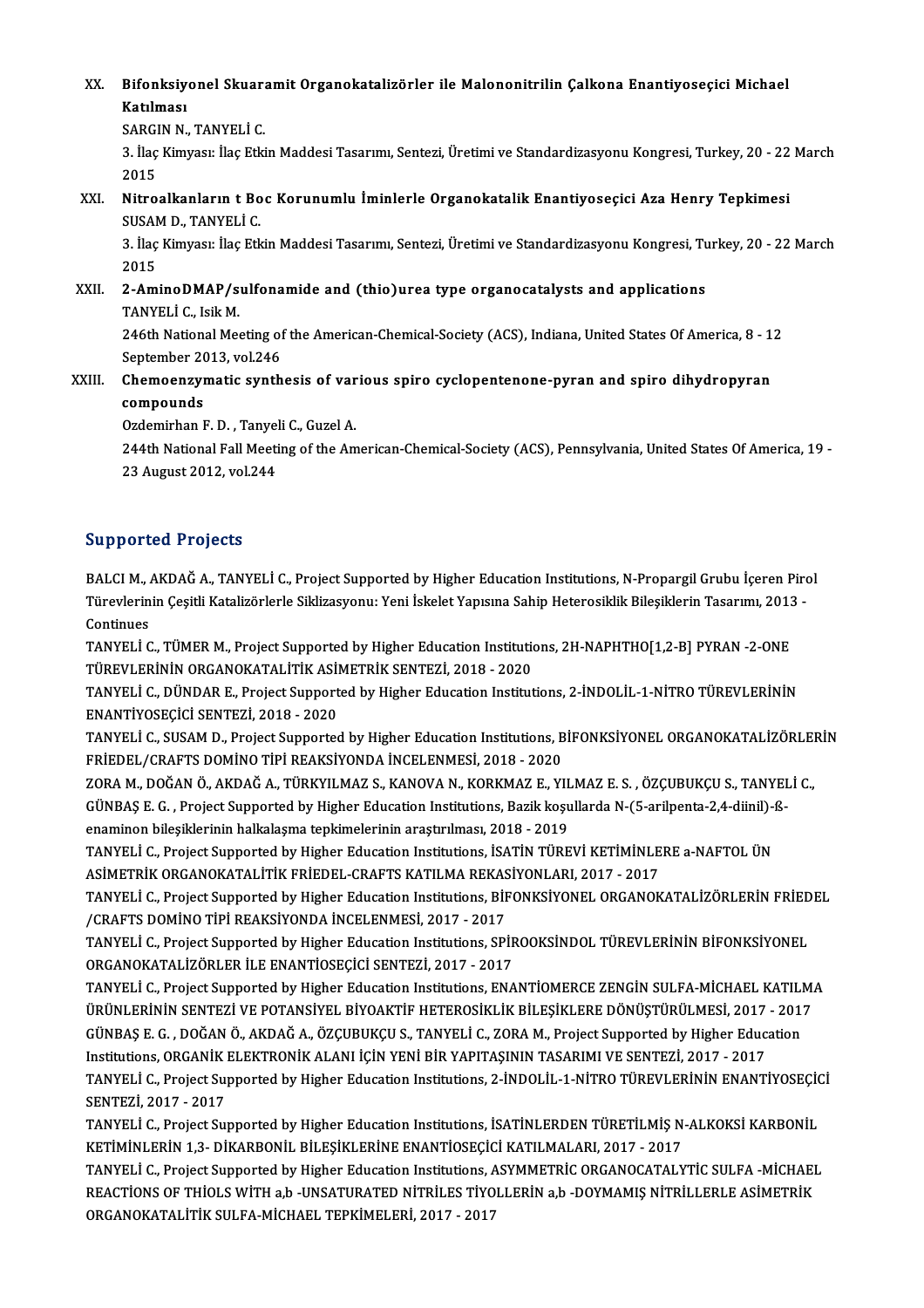TANYELİ C., Project Supported by Higher Education Institutions, MALONATLARIN KETİMİN TÜREVLERİNE<br>ENANTİVOSECİCİ KATILMA REAKSİVONLARL 2017, 2017 TANYELİ C., Project Supported by Higher Education Institut<br>ENANTİYOSEÇİCİ KATILMA REAKSİYONLARI, 2017 - 2017<br>TANYELİ G. TURITAK Project, Özgün ilingi nesil 3 amine PA TANYELİ C., Project Supported by Higher Education Institutions, MALONATLARIN KETİMİN TÜREVLERİNE<br>ENANTİYOSEÇİCİ KATILMA REAKSİYONLARI, 2017 - 2017<br>TANYELİ C., TUBITAK Project, Özgün ikinci nesil 2 aminoDMAP squaramit bifon ENANTİYOSEÇİCİ KATILMA REAKSİYONLARI, 2017 - 2017<br>TANYELİ C., TUBITAK Project, Özgün ikinci nesil 2 aminoDMAP squaramit bifonksiyonel organokatalizörlerin sentez ve<br>aktivite test çalışmaları R Baclofen öncü bileşiğinin ena TANYELİ C., TUBITAK Project, Özgün ikinci nesil 2 aminoDMAP squaramit bifonksiyonel organokatalizörlerin sentez ve<br>aktivite test çalışmaları R Baclofen öncü bileşiğinin enantioseçici sentezi, 2013 - 2017<br>TUNCEL S., GÖKMEN aktivite test çalışmaları R Baclofen öncü bileşiğinin enantioseçici sentezi, 2013 - 2017<br>TUNCEL S., GÖKMEN A., ERTAŞ G., VOLKAN M., ÖZÇUBUKÇU S., TANYELİ C., GÖKMEN G. İ. , Project Supported by High<br>Education Institutions, TUNCEL S., GÖKMEN A., EF<br>Education Institutions, Sol<br>validasyonu, 2016 - 2016<br>TANVELLC, Project Sunne Education Institutions, Solid faz mikro ayırma yönteminin çevre ve gıda örneklerinde uygulanarak optimizasyonu ve<br>validasyonu, 2016 - 2016<br>TANYELİ C., Project Supported by Higher Education Institutions, FEN BİLİMLERİ ENSTİ validasyonu,<br>TANYELİ C., F<br>2014 - 2016<br>TANYELİ C. E TANYELİ C., Project Supported by Higher Education Institutions, FEN BİLİMLERİ ENSTİTÜSÜ/LİSANSÜSTÜ TEZ PROJESİ,<br>2014 - 2016<br>TANYELİ C., Project Supported by Higher Education Institutions, FEN BİLİMLERİ ENSTİTÜSÜ/LİSANSÜSTÜ 2014 - 2016<br>TANYELİ C., F<br>2014 - 2016<br>TANYELİ C. F TANYELİ C., Project Supported by Higher Education Institutions, FEN BİLİMLERİ ENSTİTÜSÜ/LİSANSÜSTÜ TEZ PROJESİ,<br>2014 - 2016<br>TANYELİ C., Project Supported by Higher Education Institutions, FEN BİLİMLERİ ENSTİTÜSÜ/LİSANSÜSTÜ 2014 - 2016<br>TANYELİ C., Project Supported by Higher Education Institutions, FEN BİLİMLERİ ENSTİTÜSÜ/LİSANSÜSTÜ TEZ PROJESİ,<br>2014 - 2016 TANYELİ C., Project Supported by Higher Education Institutions, FEN BİLİMLERİ ENSTİTÜSÜ/LİSANSÜSTÜ TEZ PROJESİ,<br>2014 - 2016<br>TANYELİ C., Project Supported by Higher Education Institutions, FEN BİLİMLERİ ENSTİTÜSÜ/LİSANSÜSTÜ 2014 - 2016<br>TANYELİ C., F<br>2014 - 2016<br>TANYELİ C. T TANYELİ C., Project Supported by Higher Education Institutions, FEN BİLİMLERİ ENSTİTÜSÜ/LİSANSÜSTÜ TEZ PROJESİ,<br>2014 - 2016<br>TANYELİ C., Project Supported by Higher Education Institutions, FEN BİLİMLERİ ENSTİTÜSÜ/LİSANSÜSTÜ 2014 - 2016<br>TANYELİ C., F<br>2014 - 2016<br>TANYELİ C. T TANYELİ C., Project Supported by Higher Education Institutions, FEN BİLİMLERİ ENSTİTÜSÜ/LİSANSÜSTÜ TEZ PROJESİ,<br>2014 - 2016<br>TANYELİ C., Project Supported by Higher Education Institutions, FEN BİLİMLERİ ENSTİTÜSÜ/LİSANSÜSTÜ 2014 - 2016<br>TANYELİ C., Project Supported by Higher Education Institutions, FEN BİLİMLERİ ENSTİTÜSÜ/LİSANSÜSTÜ TEZ PROJESİ,<br>2014 - 2016 TANYELİ C., Project Supported by Higher Education Institutions, FEN BİLİMLERİ ENSTİTÜSÜ/LİSANSÜSTÜ TEZ PROJESİ,<br>2014 - 2016<br>TANYELİ C., Project Supported by Higher Education Institutions, FEN BİLİMLERİ ENSTİTÜSÜ/LİSANSÜSTÜ 2014 - 2016<br>TANYELİ C., F<br>2014 - 2016<br>TANYELİ C. E TANYELİ C., Project Supported by Higher Education Institutions, FEN BİLİMLERİ ENSTİTÜSÜ/LİSANSÜSTÜ TEZ PROJESİ,<br>2014 - 2016<br>TANYELİ C., Project Supported by Higher Education Institutions, FEN BİLİMLERİ ENSTİTÜSÜ/LİSANSÜSTÜ 2014 - 2016<br>TANYELI C., F<br>2014 - 2016<br>TANYELI C. E TANYELİ C., Project Supported by Higher Education Institutions, FEN BİLİMLERİ ENSTİTÜSÜ/LİSANSÜSTÜ TEZ PROJESİ,<br>2014 - 2016<br>TANYELİ C., Project Supported by Higher Education Institutions, FEN BİLİMLERİ ENSTİTÜSÜ/LİSANSÜSTÜ 2014 - 2016<br>TANYELİ C., F<br>2014 - 2016<br>TANYELİ C. E TANYELİ C., Project Supported by Higher Education Institutions, FEN BİLİMLERİ ENSTİTÜSÜ/LİSANSÜSTÜ TEZ PROJESİ,<br>2014 - 2016<br>TANYELİ C., Project Supported by Higher Education Institutions, FEN BİLİMLERİ ENSTİTÜSÜ/LİSANSÜSTÜ 2014 - 2016<br>TANYELİ C., Project Supported by Higher Education Institutions, FEN BİLİMLERİ ENSTİTÜSÜ/LİSANSÜSTÜ TEZ PROJESİ,<br>2014 - 2015 TANYELİ C., Project Supported by Higher Education Institutions, FEN BİLİMLERİ ENSTİTÜSÜ/LİSANSÜSTÜ TEZ PROJESİ,<br>2014 - 2015<br>TANYELİ C., Project Supported by Higher Education Institutions, FEN BİLİMLERİ ENSTİTÜSÜ/LİSANSÜSTÜ 2014 - 2015<br>TANYELİ C., F<br>2014 - 2015<br>TANYELİ C. F TANYELİ C., Project Supported by Higher Education Institutions, FEN BİLİMLERİ ENSTİTÜSÜ/LİSANSÜSTÜ TEZ PROJESİ,<br>2014 - 2015<br>TANYELİ C., Project Supported by Higher Education Institutions, FEN BİLİMLERİ ENSTİTÜSÜ/LİSANSÜSTÜ 2014 - 2015<br>TANYELİ C., F<br>2014 - 2015<br>TANYELİ C. T TANYELİ C., Project Supported by Higher Education Institutions, FEN BİLİMLERİ ENSTİTÜSÜ/LİSANSÜSTÜ TEZ PROJESİ,<br>2014 - 2015<br>TANYELİ C., Project Supported by Higher Education Institutions, FEN BİLİMLERİ ENSTİTÜSÜ/LİSANSÜSTÜ 2014 - 2015<br>TANYELİ C., F<br>2014 - 2015<br>TANYELİ C. T TANYELİ C., Project Supported by Higher Education Institutions, FEN BİLİMLERİ ENSTİTÜSÜ/LİSANSÜSTÜ TEZ PROJESİ,<br>2014 - 2015<br>TANYELİ C., Project Supported by Higher Education Institutions, FEN BİLİMLERİ ENSTİTÜSÜ/LİSANSÜSTÜ 2014 - 2015<br>TANYELİ C., F<br>2014 - 2014<br>TANYELİ C. T TANYELİ C., Project Supported by Higher Education Institutions, FEN BİLİMLERİ ENSTİTÜSÜ/LİSANSÜSTÜ TEZ PROJESİ,<br>2014 - 2014<br>TANYELİ C., Project Supported by Higher Education Institutions, FEN BİLİMLERİ ENSTİTÜSÜ/LİSANSÜSTÜ 2014 - 2014<br>TANYELİ C., Project Supported by Higher Education Institutions, FEN BİLİMLERİ ENSTİTÜSÜ/LİSANSÜSTÜ TEZ PROJESİ,<br>2014 - 2014 TANYELİ C., Project Supported by Higher Education Institutions, FEN BİLİMLERİ ENSTİTÜSÜ/LİSANSÜSTÜ TEZ PROJESİ,<br>2014 - 2014<br>TANYELİ C., Project Supported by Higher Education Institutions, FEN BİLİMLERİ ENSTİTÜSÜ/LİSANSÜSTÜ 2014 - 2014<br>TANYELİ C., F<br>2014 - 2014<br>TANYELİ C. E TANYELİ C., Project Supported by Higher Education Institutions, FEN BİLİMLERİ ENSTİTÜSÜ/LİSANSÜSTÜ TEZ PROJESİ,<br>2014 - 2014<br>TANYELİ C., Project Supported by Higher Education Institutions, FEN BİLİMLERİ ENSTİTÜSÜ/LİSANSÜSTÜ 2014 - 2014<br>TANYELİ C., Project Supported by Higher Education Institutions, FEN BİLİMLERİ ENSTİTÜSÜ/LİSANSÜSTÜ TEZ PROJESİ,<br>2014 - 2014 TANYELİ C., Project Supported by Higher Education Institutions, FEN BİLİMLERİ ENSTİTÜSÜ/LİSANSÜSTÜ TEZ PROJESİ,<br>2014 - 2014<br>TANYELİ C., Project Supported by Higher Education Institutions, FEN BİLİMLERİ ENSTİTÜSÜ/LİSANSÜSTÜ 2014 - 2014<br>TANYELİ C., F<br>2014 - 2014<br>TANYELİ C. F TANYELİ C., Project Supported by Higher Education Institutions, FEN BİLİMLERİ ENSTİTÜSÜ/LİSANSÜSTÜ TEZ PROJESİ,<br>2014 - 2014<br>TANYELİ C., Project Supported by Higher Education Institutions, FEN BİLİMLERİ ENSTİTÜSÜ/LİSANSÜSTÜ 2014 - 2014<br>TANYELİ C., Project Supported by Higher Education Institutions, FEN BİLİMLERİ ENSTİTÜSÜ/LİSANSÜSTÜ TEZ PROJESİ,<br>2014 - 2014 TANYELİ C., Project Supported by Higher Education Institutions, FEN BİLİMLERİ ENSTİTÜSÜ/LİSANSÜSTÜ TEZ PROJESİ,<br>2014 - 2014<br>TANYELİ C., Project Supported by Higher Education Institutions, FEN BİLİMLERİ ENSTİTÜSÜ/LİSANSÜSTÜ 2014 - 2014<br>TANYELİ C., F<br>2014 - 2014<br>TANYELİ C. L TANYELİ C., Project Supported by Higher Education Institutions, FEN BİLİMLERİ ENSTİTÜSÜ/LİSANSÜSTÜ TE:<br>2014 - 2014<br>TANYELİ C., HIKMATA S. A. , Project Supported by Higher Education Institutions, ENANTİYOSEÇİCİ BİGİNELLİ<br>RE 2014 - 2014<br>TANYELİ C., HIKMATA S. A. , Project Supported by Higher Education Institutions, ENANTİYOSEÇİCİ BİGİNELLİ<br>REAKSİYONUNUN 2-AMİNODMAP-SKUARAMİT BİFONKSİYONEL ORGANOKATALİZÖR İLE DENENMESİ, 2013 - 2013<br>TANYELİ G. Ü TANYELİ C., HIKMATA S. A. , Project Supported by Higher Education Institutions, ENANTİYOSEÇİCİ BİGİNELLİ<br>REAKSİYONUNUN 2-AMİNODMAP-SKUARAMİT BİFONKSİYONEL ORGANOKATALİZÖR İLE DENENMESİ, 2013 - 2013<br>TANYELİ C., ÜNVER M. Y. REAKSİYONUNUN 2-AMİNODMAP-SKUARAMİT BİFONKSİYONEL ORGANOKATALİZÖR İLE DENENMESİ, 2013 - 2013<br>TANYELİ C., ÜNVER M. Y. , Project Supported by Higher Education Institutions, DİBENZOİL METHAN'IN TRANS-(ß)-<br>NİTROSTİREN KONJUGE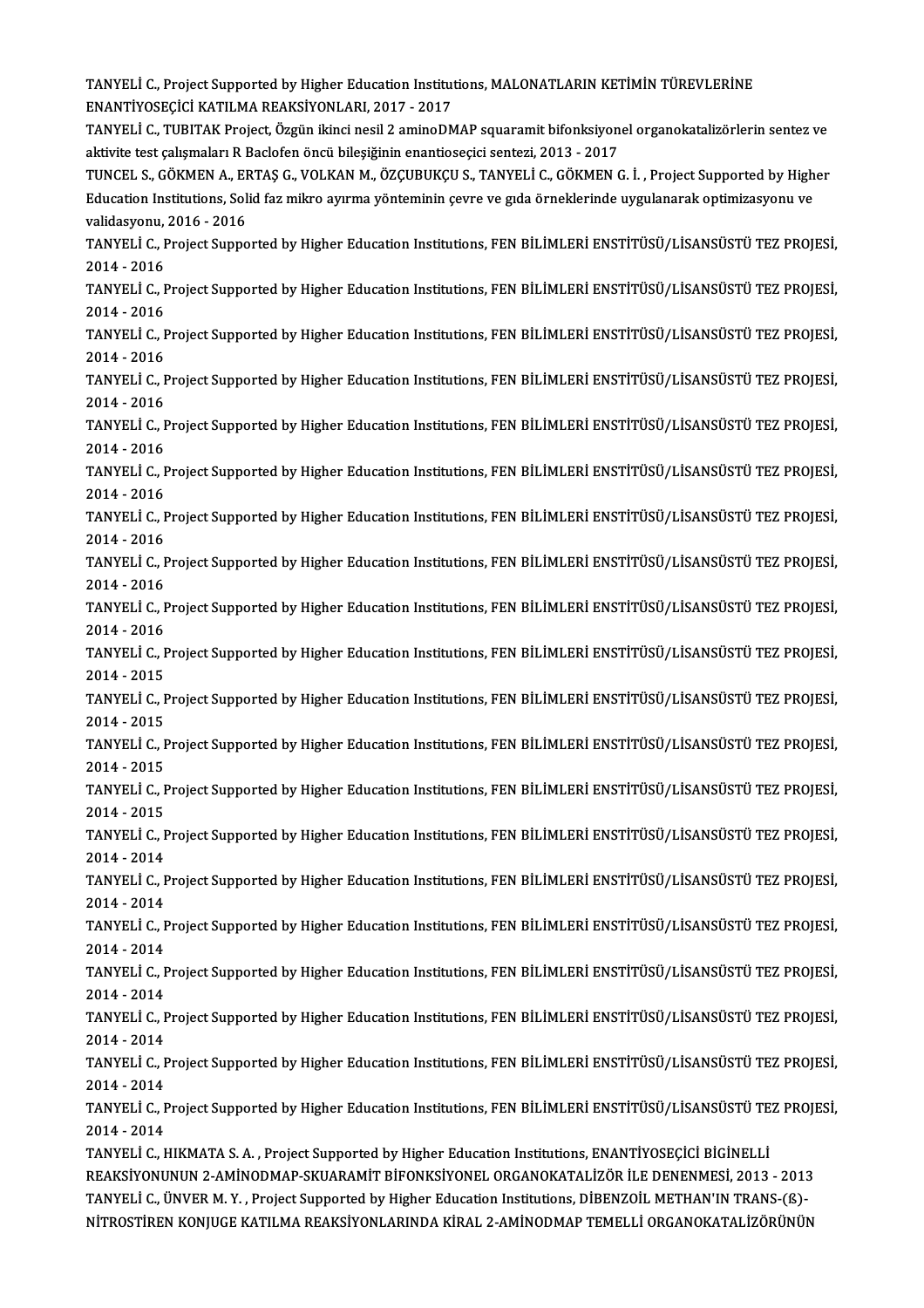DENENMESİ, 2013 - 2013<br>TANVELİ C. DEMİRCAN E

TANYELİ C., DEMİRCAN E., Project Supported by Higher Education Institutions, SUPRAMOLEKÜLER ALDOL REAKSİYONU,<br>2013 - 2013 DENENMESI,<br>TANYELI C., I<br>2013 - 2013<br>TANYELI C. L TANYELİ C., DEMİRCAN E., Project Supported by Higher Education Institutions, SUPRAMOLEKÜLI<br>2013 - 2013<br>TANYELİ C., KAPUCU M., Project Supported by Higher Education Institutions, BİFONKSİYONEL 2-<br>amineDMAR/SKUARAMİT ORGANOK 2013 - 2013<br>TANYELİ C., KAPUCU M., Project Supported by Higher Education Institutions, BİFONKSİYONEL 2-<br>aminoDMAP/SKUARAMİT ORGANOKATALİZÖRÜ İLE ENANTİYOSEÇİCİ PREGABALİN SENTEZİ, 2013 - 2013<br>TANYELİ G. İSİBOL D. Project S TANYELİ C., KAPUCU M., Project Supported by Higher Education Institutions, BİFONKSİYONEL 2<br>aminoDMAP/SKUARAMİT ORGANOKATALİZÖRÜ İLE ENANTİYOSEÇİCİ PREGABALİN SENTEZİ, 2<br>TANYELİ C., İŞİBOL D., Project Supported by Higher Ed aminoDMAP/SKUARAMİT ORGANOKATALİZÖRÜ İLE ENANTİYOSEÇİCİ PREGABALİN SENTEZİ, 2013 - 2013<br>TANYELİ C., İŞİBOL D., Project Supported by Higher Education Institutions, SUPRAMOLEKÜLER<br>ORGANOKATALİZÖRLERİN SENTEZİ VE MICHAEL KATI TANYELİ C., İŞİBOL D., Project Supported by Higher Education Institutions, SUPRAMOLEKÜLER<br>ORGANOKATALİZÖRLERİN SENTEZİ VE MICHAEL KATILMA REAKSİYONLARINA UYGULAMALARI, 2013 - 2013<br>TANYELİ C., SARGIN N., Project Supported b

ORGANOKATALİZÖRLERİN SENTEZİ VE MICHAEL KATILMA REAKSİYONLARINA UYGULAMALARI, 2013 -<br>TANYELİ C., SARGIN N., Project Supported by Higher Education Institutions, BİFONKSİYONEL 2-<br>AMİNODMAP/SKUARAMİT ORGANOKATALİZÖRÜNÜN SENTE TANYELİ C., SARGIN N., Project Supported <mark>:</mark><br>AMİNODMAP/SKUARAMİT ORGANOKATAL<br>ENANTİYOSEÇİCİ KATILMASI, 2013 - 2013<br>TANYELİ G. KANPEROČLU E. Project Suppe AMİNODMAP/SKUARAMİT ORGANOKATALİZÖRÜNÜN SENTEZLENMESİ VE MALONONİTRİLİN ÇALKO<br>ENANTİYOSEÇİCİ KATILMASI, 2013 - 2013<br>TANYELİ C., KANBEROĞLU E., Project Supported by Higher Education Institutions, BİFONKSİYONEL 2-<br>AMİNODMAR/

ENANTİYOSEÇİCİ KATILMASI, 2013 - 2013<br>TANYELİ C., KANBEROĞLU E., Project Supported by Higher Education Institutions, BİFONKSİYONEL 2-<br>AMİNODMAP/SKUARAMİT ORGANOKATALİZÖRÜNÜN SENTEZLENMESİ VE NİTROPROPANİN NİTROSTİRENE<br>ASİM TANYELİ C., KANBEROĞLU E., Project Supported by Higher Education Institutions, BİFONKSİYONEL 2-AMİNODMAP/SKUARAMİT ORGANOKATALİZÖRÜNÜN SENTEZLENMESİ VE NİTROPROPANİN NİTROSTİR<br>ASİMETRİK MİCHAEL KATILMASINDA DEĞERLENDİRİLMESİ, 2013 - 2013<br>TANYELİ C., AKKOCA H. U. , Project Supported by Higher Education Institutions,

ASİMETRİK MİCHAEL KATILMASINDA DEĞERLENDİRİLMESİ, 2013 - 2013<br>TANYELİ C., AKKOCA H. U. , Project Supported by Higher Education Institutions, ÖZGÜN BINAM TEMELLİ<br>DMAP/SULFONAMİT BİFONKSİYONEL ORGANOKATALİZÖRLERİN SENTEZİ VE TANY<br>DMAP<br>2013<br>TANY DMAP/SULFONAMİT BİFONKSİYONEL ORGANOKATALİZÖRLERİN SENTEZİ VE AKTİVİTE TEST<br>2013<br>TANYELİ C., OKUMUŞ S., Project Supported by Higher Education Institutions, BİFONKSİYONEL<br>ORCANOKATALİZÖRLERIN SENTEZİ VE ASİMETRIK SENTEZ REA

2013<br>TANYELİ C., OKUMUŞ S., Project Supported by Higher Education Institutions, BİFONKSİYONEL<br>ORGANOKATALİZÖRLERİN SENTEZİ VE ASİMETRİK SENTEZ REAKSİYONLARINDA KULLANILMASI, 2013 - 2013 TANYELİ C., KABASAKAL Z., Project Supported by Higher Education Institutions, MEZO-SİKLİK ANHİDRİTLERİN C2-ORGANOKATALİZÖRLERİN SENTEZİ VE ASİMETRİK SENTEZ REAKSİYONLARINDA KULLANILMASI, 2013 - 2013<br>TANYELİ C., KABASAKAL Z., Project Supported by Higher Education Institutions, MEZO-SİKLİK ANHİDRİTLERİN C2-<br>SİMETRİK KİRAL BİS ( 2 TANYELİ C., KABASAKAL Z., Project Supported by Higher Education Institutions, MEZO-SİKLİK ANHİDRİTLERİN C2-<br>SİMETRİK KİRAL BİS ( 2- AMİNO/ DMAP) KÖKENLİ ORGANOKATALİZÖRLER İLE DESİMETRİZASYONU, 2013 - 2013<br>TANYELİ C., SUSA SİMETRİK KİRAL BİS ( 2- AMİNO/ DMAI<br>TANYELİ C., SUSAM D., Project Supporte<br>STEREOSEÇİCİ YAKLAŞIM, 2013 - 2013<br>TANYELİ C. Project Supported bu Highe TANYELİ C., SUSAM D., Project Supported by Higher Education Institutions, 1,2,3,6-TETRAHİDROPİRİDİN'LERE KIS*l*<br>STEREOSEÇİCİ YAKLAŞIM, 2013 - 2013<br>TANYELİ C., Project Supported by Higher Education Institutions, Kamfor Teme

STEREOSEÇİCİ YAKL*ı*<br>TANYELİ C., Project S<br>Sentezi, 2012 - 2012 Sentezi, 2012 - 2012<br>Activities in Scientific Journals

TURKISH JOURNAL OF CHEMISTRY, Committee Member, 2013 - Continues Turkish Journal Of Chemistry, Committee Member, 2013 - Continues

# Turkish Journal Or Chemistry, Committee Member, 2013 - Conti<br>Memberships / Tasks in Scientific Organizations Memberships / Tasks in Scientific Organizations<br>Academy of Sciences, Principal Member, 2017 - Continues, Turkey

Academy of Sciences, Principal Member, 2017 - Continues, Turkey<br>Scientific Refereeing

ARKIVOC, Journal Indexed in SCI-E, November 2020 JOURNAL OF ORGANIC CHEMISTRY, SCI Journal, October 2020 EUROPEAN JOURNAL OF ORGANIC CHEMISTRY, SCI Journal, October 2020 TUBITAK Project, 1002 - Quick Support Program, Middle East Technical University, Turkey, October 2020 EUROPEAN JOURNAL OF ORGANIC CHEMISTRY, SCI Journal, October<br>TUBITAK Project, 1002 - Quick Support Program, Middle East Techni<br>ADVANCED SYNTHESIS & CATALYSIS, SCI Journal, September 2020<br>TUBITAK Project, 1001 - Program for TUBITAK Project, 1001 - Program for Supporting Scientific and Technological Research Projects, Mersin University,<br>Turkey, September 2020 ADVANCED SYNTHESIS &<br>TUBITAK Project, 1001 - I<br>Turkey, September 2020<br>TUBITA*V* Project, 1001 - I TUBITAK Project, 1001 - Program for Supporting Scientific and Technological Research Projects, Mersin University,<br>Turkey, September 2020<br>TUBITAK Project, 1001 - Program for Supporting Scientific and Technological Research Turkey, September 2020<br>TUBITAK Project, 1001 - I<br>Turkey, September 2020<br>TUBITAK Project, 1001 - I TUBITAK Project, 1001 - Program for Supporting Scientific and Technological Research Projects, Sakarya University,<br>Turkey, September 2020<br>TuBITAK Project, 1001 - Program for Supporting Scientific and Technological Research Turkey, September 2020<br>TUBITAK Project, 1001 - Program for Supporting Scientific and Technological Research Projects, Ataturk University,<br>Turkey, September 2020<br>TUBITAK Project, 1001 - Program for Supporting Scientific and TUBITAK Project, 1001 - Program for Supporting Scientific and Technological Research Projects, Ataturk University,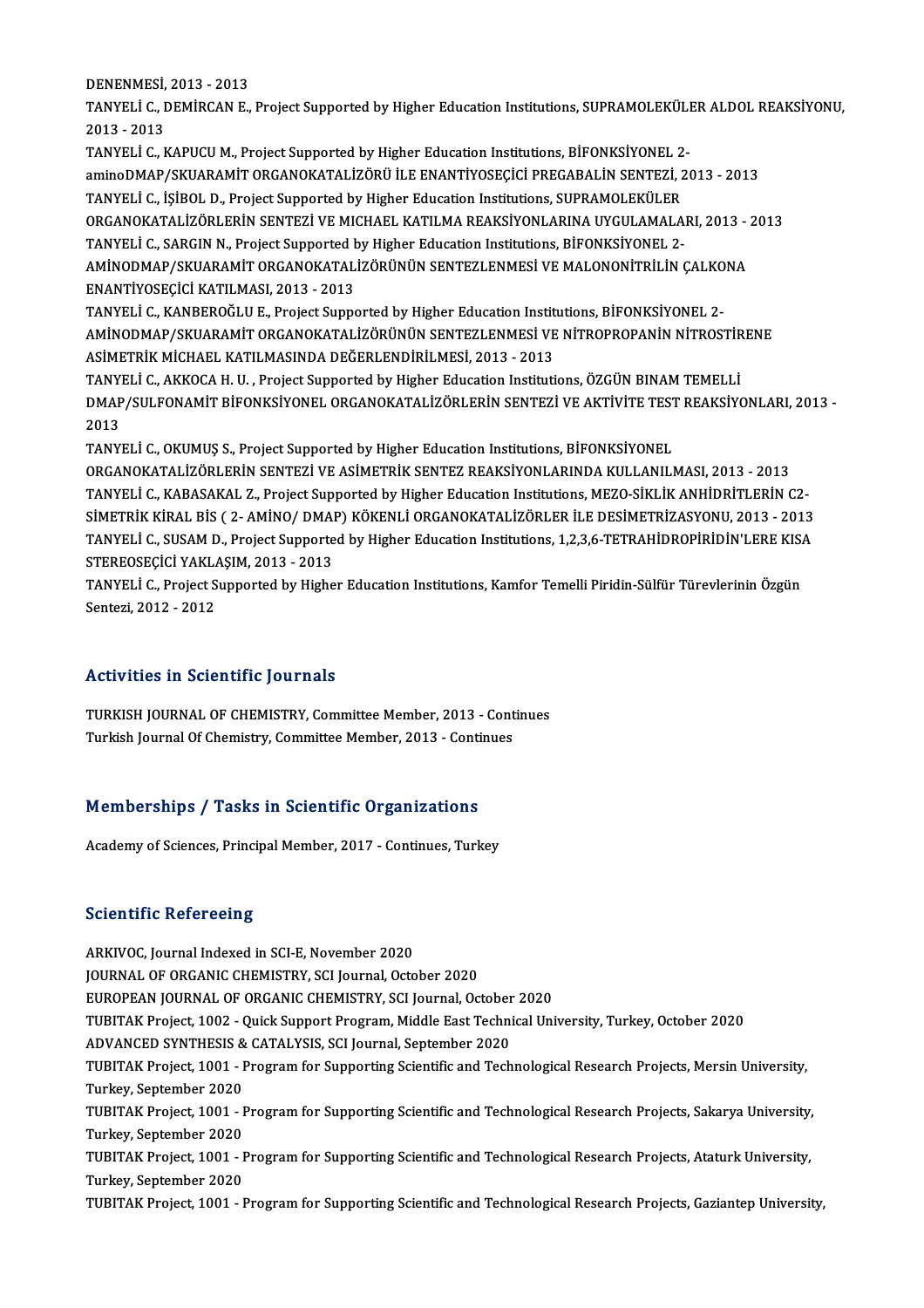Turkey, September 2020<br>Turkey, September 2020 TUBITAK Project, 1001 - Program for Supporting Scientific and Technological Research Projects, Kafkas University,<br>Turkey, September 2020 Turkey, September 2020<br>TUBITAK Project, 1001 - I<br>Turkey, September 2020<br>TUBITAK Project, 1001 - I TUBITAK Project, 1001 - Program for Supporting Scientific and Technological Research Projects, Kafkas University,<br>Turkey, September 2020<br>TuBITAK Project, 1001 - Program for Supporting Scientific and Technological Research Turkey, September 2020<br>TUBITAK Project, 1001 - I<br>Turkey, September 2020<br>TUBITAK Project, 1001 - I TUBITAK Project, 1001 - Program for Supporting Scientific and Technological Research Projects, Istanbul University,<br>Turkey, September 2020<br>TUBITAK Project, 1001 - Program for Supporting Scientific and Technological Researc Turkey, September 2020<br>TUBITAK Project, 1001 - Program fol<br>University, Turkey, September 2020<br>TUBITAK Project, 1001 - Program fol TUBITAK Project, 1001 - Program for Supporting Scientific and Technological Research Projects, Bolu Abant İzzet E<br>University, Turkey, September 2020<br>TUBITAK Project, 1001 - Program for Supporting Scientific and Technologic University, Turkey, September 2020<br>TUBITAK Project, 1001 - Program for Supporting Scientific and Technological Research Projects, Selcuk University,<br>Turkey, September 2020 TUBITAK Project, 1001 - Program for Supporting Scientific and Technological Research Projects, Selcuk Univers<br>Turkey, September 2020<br>TUBITAK Project, 1001 - Program for Supporting Scientific and Technological Research Proj Turkey, September 2020<br>TUBITAK Project, 1001 - Program for Supporting<br>Mehmetbey University, Turkey, September 2020<br>TUBITAK Project, 1002 - Quick Support Program TUBITAK Project, 1001 - Program for Supporting Scientific and Technological Research Projects, Karama<br>Mehmetbey University, Turkey, September 2020<br>TUBITAK Project, 1002 - Quick Support Program, Middle East Technical Univer Mehmetbey University, Turkey, September 2020<br>TUBITAK Project, 1002 - Quick Support Program, Middle East Technical University, Turkey, August 2020<br>Organic & Biomolecular Chemistry, SCI Journal, July 2020 TUBITAK Project, 1002 - Quick Support Program, Middle East Technical University, Turkey, August 2020<br>Organic & Biomolecular Chemistry, SCI Journal, July 2020<br>TUBITAK Project, 1501 - Industry R & D Projects Support Program, Organic & Biomolecular Chemistry, S<br>TUBITAK Project, 1501 - Industry R &<br>ANONİM ŞİRKETİ, Turkey, July 2020<br>TUBITAK Project, 1902 - Quick Suppe TUBITAK Project, 1501 - Industry R & D Projects Support Program, KORUMA KLOR ALKAL<br>ANONIM ŞİRKETİ, Turkey, July 2020<br>TUBITAK Project, 1002 - Quick Support Program, Istanbul University, Turkey, March 2020<br>MEDICINAL CUEMISTR ANONİM ŞİRKETİ, Turkey, July 2020<br>TUBITAK Project, 1002 - Quick Support Program, Istanbul University, Turkey, March 2020<br>MEDICINAL CHEMISTRY, Journal Indexed in SCI-E, February 2020 COMBINATORIAL CHEMISTRY & HIGH THROUGHPUT SCREENING, Journal Indexed in SCI-E, December 2019 MEDICINAL CHEMISTRY, Journal Indexed in SCI-E, February 2020<br>COMBINATORIAL CHEMISTRY & HIGH THROUGHPUT SCREENING, Journal Indexed in SCI-E, December 2019<br>TUBITAK Project, 1001 - Program for Supporting Scientific and Techno COMBINATORIAL CHEMISTRY & HIC<br>TUBITAK Project, 1001 - Program fo<br>University, Turkey, December 2019<br>TUBITAK Project, 1001 - Program fo TUBITAK Project, 1001 - Program for Supporting Scientific and Technological Research Projects, Middle East Technical<br>University, Turkey, December 2019<br>TUBITAK Project, 1001 - Program for Supporting Scientific and Technolog University, Turkey, December 2019<br>TUBITAK Project, 1001 - Program for Supporting Scientific and Technological Research Projects, Middle East Technical<br>University, Turkey, December 2019 TUBITAK Project, 1001 - Program for Supporting Scientific and Technological Research Projects, Middle East Technical<br>University, Turkey, December 2019<br>TUBITAK Project, 1001 - Program for Supporting Scientific and Technolog University, Turkey, December 2019<br>TUBITAK Project, 1001 - Program fo<br>University, Turkey, December 2019<br>TUBITAK Project, 1001 - Program fo TUBITAK Project, 1001 - Program for Supporting Scientific and Technological Research Projects, Middle East Technical<br>University, Turkey, December 2019<br>TUBITAK Project, 1001 - Program for Supporting Scientific and Technolog University, Turkey, December 2019<br>TUBITAK Project, 1001 - Program fo<br>University, Turkey, December 2019<br>TUBITAK Project, 1501 - Industry B TUBITAK Project, 1001 - Program for Supporting Scientific and Technological Research Projects, Middle East Technica<br>University, Turkey, December 2019<br>TUBITAK Project, 1501 - Industry R & D Projects Support Program, Middle University, Turkey, December 2019<br>TUBITAK Project, 1501 - Industry R & D Projects Support Program, Middle East Technical University, Turkey, October<br>2019 TUBITAK Project, 1501 - Industry R & D Projects Support Program, Middl<br>2019<br>TÜBA Project, Middle East Technical University, Turkey, September 2019<br>Chamisal Communisations, SCI Journal, August 2019 2019<br>TÜBA Project, Middle East Technical University, Turk<br>Chemical Communications, SCI Journal, August 2019<br>FUROPEAN JOURNAL OF ORGANIC CHEMISTRY, SCLL TÜBA Project, Middle East Technical University, Turkey, September 2019<br>Chemical Communications, SCI Journal, August 2019<br>EUROPEAN JOURNAL OF ORGANIC CHEMISTRY, SCI Journal, August 2019<br>ADVANCED SYNTHESIS & CATALYSIS, SCI J Chemical Communications, SCI Journal, August 2019<br>EUROPEAN JOURNAL OF ORGANIC CHEMISTRY, SCI Journal, *A*<br>ADVANCED SYNTHESIS & CATALYSIS, SCI Journal, July 2019<br>TURITAK Preject, 1002 - Quick Support Program, Middle Fest EUROPEAN JOURNAL OF ORGANIC CHEMISTRY, SCI Journal, August 2019<br>ADVANCED SYNTHESIS & CATALYSIS, SCI Journal, July 2019<br>TUBITAK Project, 1002 - Quick Support Program, Middle East Technical University, Turkey, July 2019 ADVANCED SYNTHESIS & CATALYSIS, SCI Journal, July 20<br>TUBITAK Project, 1002 - Quick Support Program, Middle<br>ACS APPLIED NANO MATERIALS, SCI Journal, June 2019<br>TUBITAK Project, 1001 - Program for Supporting Scientif TUBITAK Project, 1002 - Quick Support Program, Middle East Technical University, Turkey, July 2019<br>ACS APPLIED NANO MATERIALS, SCI Journal, June 2019<br>TUBITAK Project, 1001 - Program for Supporting Scientific and Technologi ACS APPLIED NANO MATERIALS, SCI Journal, June 2019<br>TUBITAK Project, 1001 - Program for Supporting Scienti<br>University, Turkey, June 2019 TUBITAK Project, 1001 - Program for Supporting Scientific and Technological Research Projects, Middle East Technical<br>University, Turkey, June 2019<br>TUBITAK Project, 1001 - Program for Supporting Scientific and Technological University, Turkey, June 2019<br>TUBITAK Project, 1001 - Progr<br>University, Turkey, June 2019<br>TUBITAK Project, 1001 - Progr TUBITAK Project, 1001 - Program for Supporting Scientific and Technological Research Projects, Middle East Technical<br>University, Turkey, June 2019<br>TUBITAK Project, 1001 - Program for Supporting Scientific and Technological University, Turkey, June 2019<br>TUBITAK Project, 1001 - Progr<br>University, Turkey, June 2019<br>TUBITAK Project, 1001 - Progr TUBITAK Project, 1001 - Program for Supporting Scientific and Technological Research Projects, Middle East Technical<br>University, Turkey, June 2019<br>TUBITAK Project, 1001 - Program for Supporting Scientific and Technological University, Turkey, June 2019<br>TUBITAK Project, 1001 - Progr<br>University, Turkey, June 2019<br>TUBKISH JOUBNAL OF CHEMIS TUBITAK Project, 1001 - Program for Supporting Scientific and Technological<br>University, Turkey, June 2019<br>TURKISH JOURNAL OF CHEMISTRY, Journal Indexed in SCI-E, February 2019<br>TURKISH JOURNAL OF CHEMISTRY, Journal Indexed University, Turkey, June 2019<br>TURKISH JOURNAL OF CHEMISTRY, Journal Indexed in SCI-E, February 2019<br>TUBITAK Project, 1001 - Program for Supporting Scientific and Technological Research Projects, Middle East Technical<br>Unive TURKISH JOURNAL OF CHEMISTRY,<br>TUBITAK Project, 1001 - Program f<br>University, Turkey, February 2019<br>TUBITAK Project, 1001 - Brogram f TUBITAK Project, 1001 - Program for Supporting Scientific and Technological Research Projects, Middle East Technical<br>University, Turkey, February 2019<br>TUBITAK Project, 1001 - Program for Supporting Scientific and Technolog University, Turkey, February 2019<br>TUBITAK Project, 1001 - Program f<br>University, Turkey, February 2019<br>TUBITAK Project, 1001 - Program f TUBITAK Project, 1001 - Program for Supporting Scientific and Technological Research Projects, Middle East Te<br>University, Turkey, February 2019<br>TUBITAK Project, 1001 - Program for Supporting Scientific and Technological Re University, Turke<br>TUBITAK Project<br>December 2018<br>TUBITAK Project TUBITAK Project, 1001 - Program for Supporting Scientific and Technological Research Projects, KBAG, Turkey,<br>December 2018<br>TUBITAK Project, 1001 - Program for Supporting Scientific and Technological Research Projects, KBAG December 2018<br>TUBITAK Project, 1001 - Program for Supporting Scientific and Technological Research Projects, KBAG, Turkey,<br>December 2018